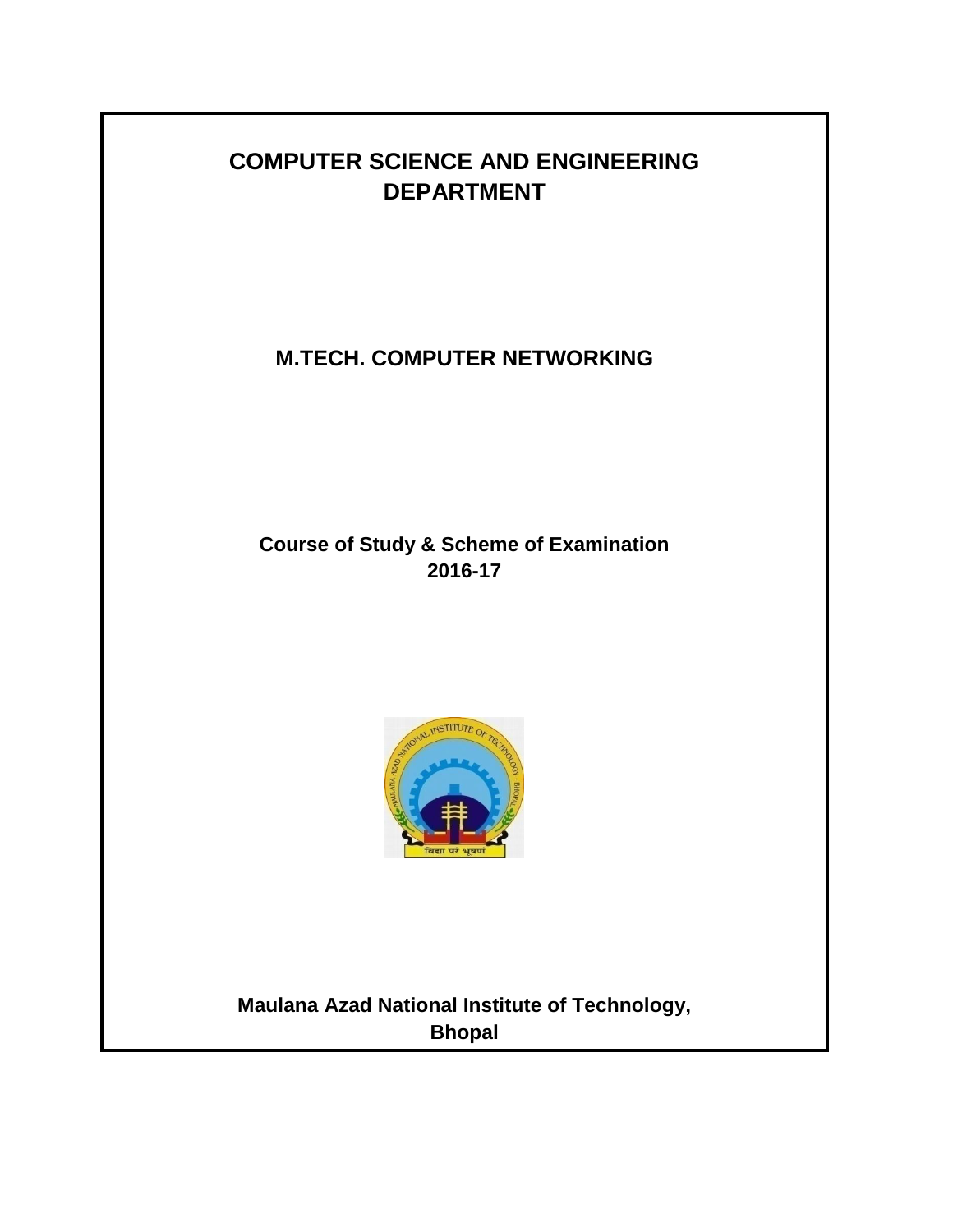# **SCHEME M.Tech (Computer Networking)** *First Semester*

| <b>Course</b><br>number | <b>Subject</b>                                             | <b>Schemes of</b><br><b>Studies Periods</b><br>per week |   |                | <b>Credits</b>  |
|-------------------------|------------------------------------------------------------|---------------------------------------------------------|---|----------------|-----------------|
|                         |                                                            |                                                         | т | P              |                 |
| <b>CN 511</b>           | Stochastic process and Queuing<br><b>Theory</b>            | 3                                                       |   |                | 3               |
| <b>CN 512</b>           | <b>TCP/IP</b>                                              | 3                                                       |   |                | 3               |
| <b>CN 513</b>           | <b>Wireless Network</b>                                    | 3                                                       |   |                | 3               |
|                         | Elective-1                                                 | 3                                                       |   |                | 3               |
|                         | Elective-2                                                 |                                                         |   |                | 3               |
|                         | Open Elective - 1                                          | 3                                                       |   |                | 3               |
| <b>CN 514</b>           | Laboratory - I<br>(Implementation of Network<br>protocols) |                                                         |   | $\overline{2}$ |                 |
| <b>CN515</b>            | Laboratory II<br>(Based on Elective)                       |                                                         |   | $\overline{2}$ |                 |
| <b>CN 516</b>           | Seminar-I                                                  |                                                         |   | 4              | $\overline{2}$  |
|                         |                                                            |                                                         |   |                | Total credit 22 |

### **Second Semester:**

| <b>Course</b><br>number | <b>Subject</b>                                                           | <b>Schemes of</b><br><b>Studies Periods</b><br>per week |  |                | <b>Credits</b>  |
|-------------------------|--------------------------------------------------------------------------|---------------------------------------------------------|--|----------------|-----------------|
|                         |                                                                          |                                                         |  | P              |                 |
| <b>CN 521</b>           | <b>Network Devices</b>                                                   | 3                                                       |  |                | 3               |
| <b>CN 522</b>           | Network Analysis and design                                              | 3                                                       |  | -              | 3               |
| <b>CN 523</b>           | Graph theory and algorithm                                               | 3                                                       |  |                | 3               |
|                         | Elective-3                                                               | 3                                                       |  |                | 3               |
|                         | Elective-4                                                               | 3                                                       |  |                | 3               |
|                         | Open Elective - 2                                                        | 3                                                       |  | -              | 3               |
| <b>CN 524</b>           | Laboratory - III<br>(Implementation and designing of<br>Graph Algorithm) |                                                         |  | $\overline{2}$ |                 |
| <b>CN 525</b>           | Laboratory IV<br><b>Based on Elective)</b>                               |                                                         |  | $\overline{2}$ |                 |
| <b>CN 526</b>           | Seminar-II                                                               |                                                         |  | 4-             | $\overline{2}$  |
|                         |                                                                          |                                                         |  |                | Total credit 22 |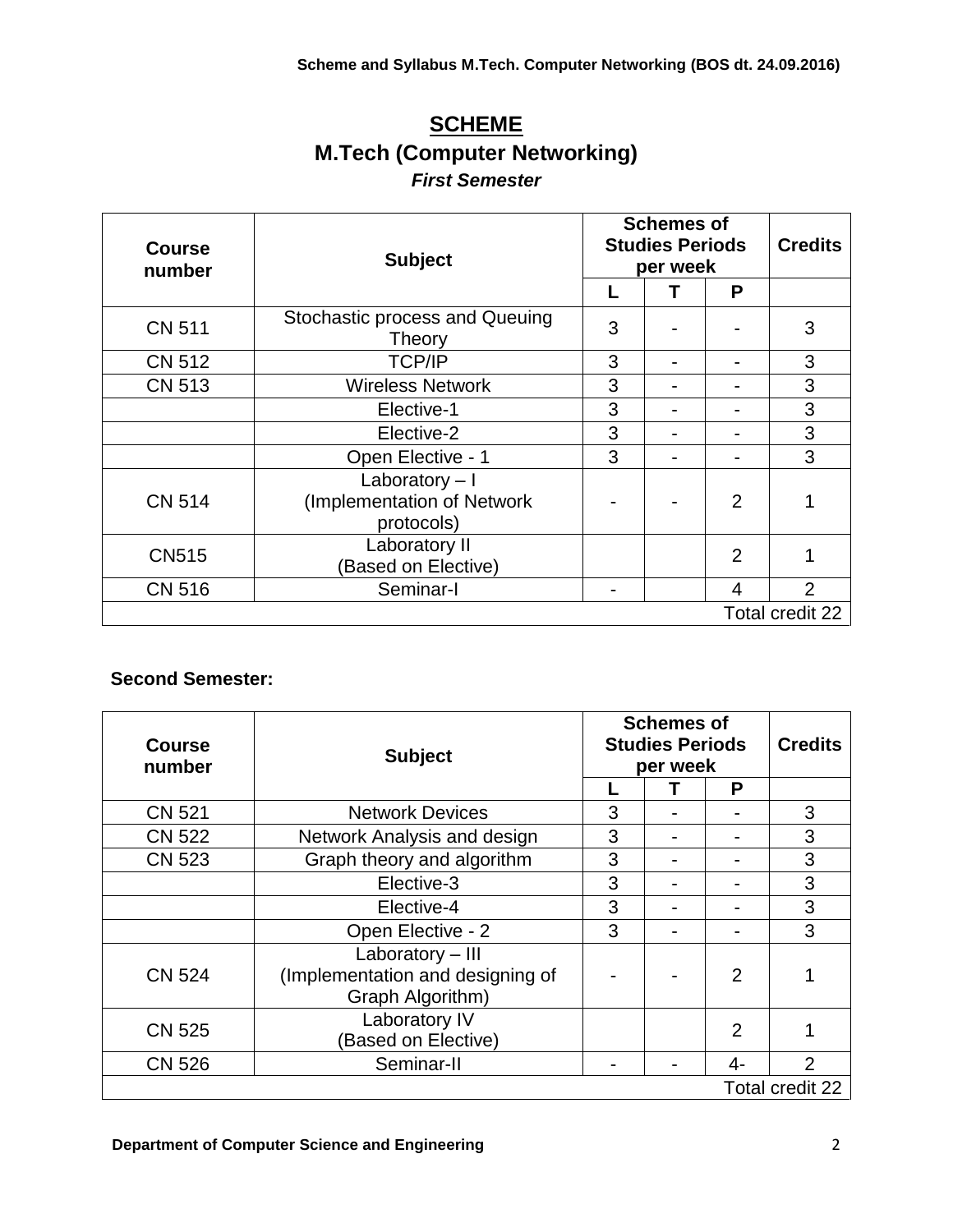| <b>Course Number</b><br>Elective $-1/2$<br>$Sem - I$ | Elective 1 & 2                                       | <b>Course</b><br><b>Number</b><br>Elective $-3/4$<br>$Sem - II$ | Elective 3 & 4                               |  |
|------------------------------------------------------|------------------------------------------------------|-----------------------------------------------------------------|----------------------------------------------|--|
| <b>CN 531</b>                                        | Data Mining and<br>Warehousing                       | <b>CN 541</b>                                                   | <b>Secure Software</b><br>Engineering        |  |
| <b>CN 532</b>                                        | Operating System and<br>Design                       | <b>CN 542</b>                                                   | Simulation and<br>Modelling                  |  |
| <b>CN 533</b>                                        | <b>Advance Data Structure</b>                        | <b>CN 543</b>                                                   | Cryptography                                 |  |
| <b>CN 534</b>                                        | Architecture of Large<br><b>System</b>               | <b>CN 544</b>                                                   | Web Search &<br><b>Information Retrieval</b> |  |
| <b>CN 535</b>                                        | <b>Computer and Network</b><br>Security              | <b>CN 545</b>                                                   | <b>Secure Cloud</b><br>Computing             |  |
| <b>CN 536</b>                                        | <b>Cyber Crime and</b><br><b>Information Warfare</b> | <b>CN 546</b>                                                   | <b>Embedded System</b>                       |  |
| <b>CN 537</b>                                        | <b>Advance Computer</b><br><b>Network</b>            | <b>CN 547</b>                                                   | <b>Adhoc and Sensor</b><br><b>Networks</b>   |  |
| <b>CN 538</b>                                        | Natural Language<br>Processing                       | <b>CN 548</b>                                                   | Data Communication                           |  |
| <b>CN 539</b>                                        | <b>Optical Networks</b>                              | <b>CN 549</b>                                                   | Computational<br>Intelligence                |  |
| <b>CN 540</b>                                        | Digital Steganography<br>and Water Marking           | <b>HUM XXX</b>                                                  | Professional<br>Communication                |  |

### *Departmental Elective*

### *Open Elective*

| <b>Course number</b><br><b>Open Elective-1</b><br>Sem-I | <b>Open Elective 1</b>           | <b>Course</b><br>number<br><b>OpenElective-2</b><br>Sem-II | <b>Open Elective 2</b>                       |
|---------------------------------------------------------|----------------------------------|------------------------------------------------------------|----------------------------------------------|
| <b>CN 551</b>                                           | <b>Biometric</b>                 | <b>CN 561</b>                                              | Cloud computing                              |
| <b>CN 552</b>                                           | <b>Optimization Technique</b>    | <b>CN 562</b>                                              | Digital Image<br>Processing                  |
| <b>CN 553</b>                                           | <b>Distributed Computing</b>     | <b>CN 563</b>                                              | <b>CAD of Digital System</b>                 |
| <b>CN 554</b>                                           | Information theory and<br>coding | <b>CN 564</b>                                              | Object oriented<br>design and modelling      |
| <b>CN 555</b>                                           | Cluster and grid<br>computing    | <b>CN 565</b>                                              | <b>Technical foundation</b><br>of E commerce |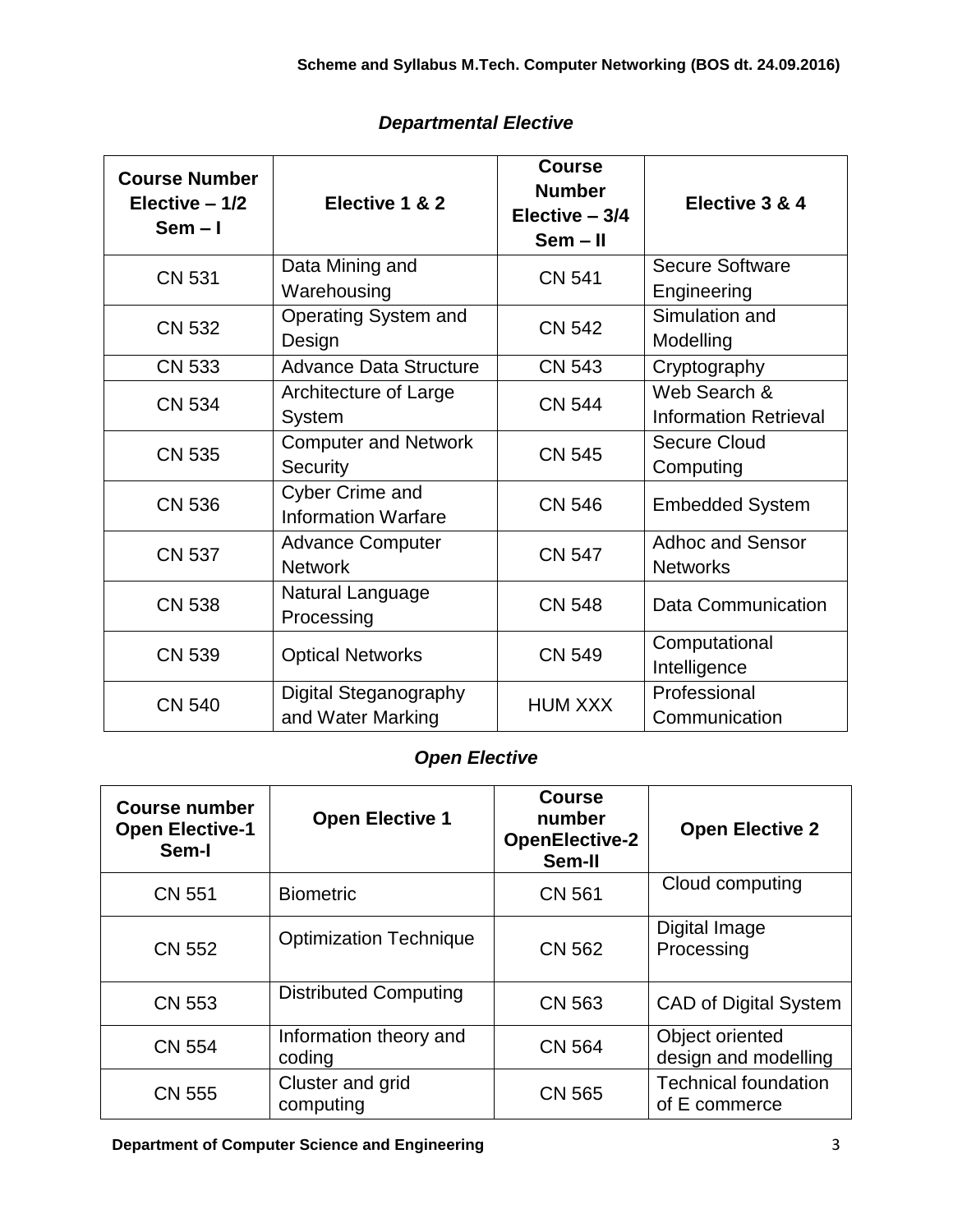### *Third Semester*

| <b>Course Number</b>                                 | <b>Subject</b>      | <b>Scheme of Studies Period per</b><br>week |  |    | <b>Credits</b> |
|------------------------------------------------------|---------------------|---------------------------------------------|--|----|----------------|
|                                                      |                     |                                             |  | P  |                |
| As Applied by<br>Department(600<br>series)<br>CN-611 | Project<br>Phase -I |                                             |  | 23 | 23             |

### *Fourth Semester*

| <b>Course Number</b>                                       | <b>Subject</b>                                 | <b>Scheme of Studies Period per</b><br>week |  |    | <b>Credits</b> |
|------------------------------------------------------------|------------------------------------------------|---------------------------------------------|--|----|----------------|
|                                                            |                                                |                                             |  | P  |                |
| As Applied by<br>Department(600<br>series)<br><b>CN621</b> | Project<br>Phase-II<br><b>Dissertati</b><br>on | $\overline{\phantom{0}}$                    |  | 23 | 23             |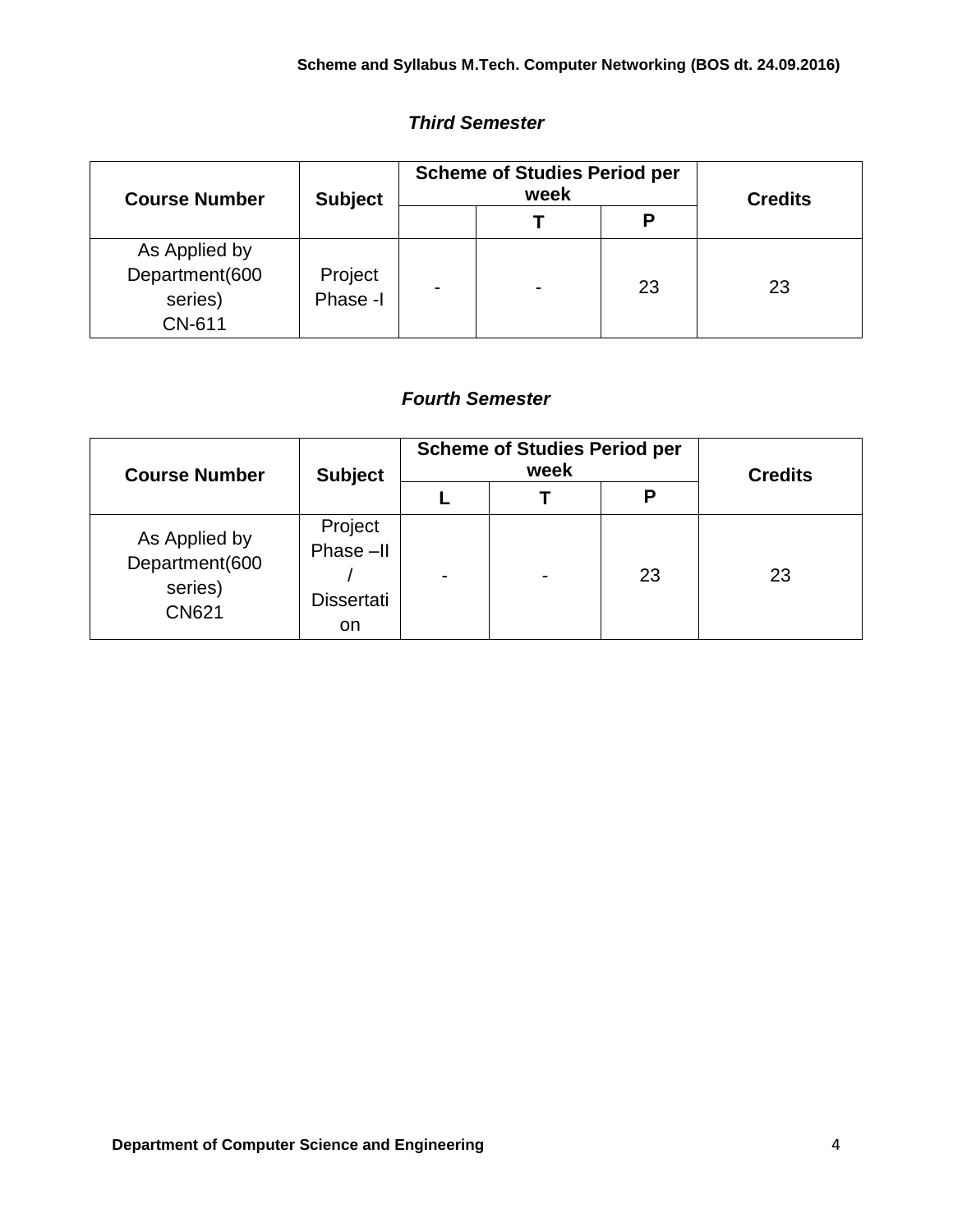# **SYLLABUS**

# **CN511 STOCHASTIC PROCESS AND QUEUING THEORY:**

The objective of this course is to provide the students basic knowledge about probability and stochastic process with applications. The course will include permutation and combinations, probability theory, Random variable, probability mass function, Binomial, poisson, exponential, normal, uniform distributions, stochastic process and Markov chains.

Introduction of basic Queuing Theory, Markov Chains and Markov Processes, Birth-Death Processes, Simple Queuing Models (M/M/-/- Queues), Queues with Batch Arrivals, M/G/1 Queue with Residual Life and Imbedded Markov Chain Approach, Queues with Vacations, Bulk Arrivals and Priorities, Discrete Time Queues, Delay Analysis of Queues. Fundamental of Queuing Networks, Open and Closed Queuing Networks, Open Networks of M/M/m type queues. Approximate Models for Open and Closed Queuing Networks, Queuing System Applications, Simulation Modelling of Queuing Systems.

### **References:**

- 1. Donald Gross, James M. Thompson, John F. Shortle and Carl W. Harris, Fundamentals of Queuing Theory, Wiley 2008.
- 2. Sanjay K. Bose, An Introduction to Queuing Systems, Springer 2002.
- 3. T.G. Robertazzi, Computer Networks and Systems Queuing Theory and Performance Evaluation, Springer 2000.
- 4. L. Kleinrock, Queuing Systems Volume 1: Theory, Wiley 1975.

# **CN 512 TCP/IP:**

IP: Internet Protocol-IP Address Space, IP header, IP Routing, Routing Principal, Routing tables, IP Fragmentation, Checksum, IP options. Subnetting, Subnet masks, Supernetting, CIDR Directly/indirectly connected machines, special IP addresses. Ethernet, framing, ARP, ARP Cache, ARP Packet Format, RARP, Serial Links, CRC , Bridges, Spanning Tree algorithm, ICMP- ICMP message type , ICMP address mask request and reply,ICMP time stamp request and reply, ICMP port unreachable error , ICMP source quench error message ,Ping program and Trace route. UDP, UDP Header, UDP Checksum, determining the path MTU. Interaction between UDP and ARP , maximum UDP datagram size. TCP – TCP Services , Header, Flags, Connection Establishment and Termination, Timeout of Connection Establishment, Maximum Segment Size, TCP State Transition diagram , Segmentation . TCP acknowledgements, server/client transactions, ISN and sequence numbers. TCP data transfer – sliding window, server/client transactions, ISN and sequence numbers. TCP data transfer -sliding windows, slow start, congestion avoidance, fast retransmit, fast recovery. TCP –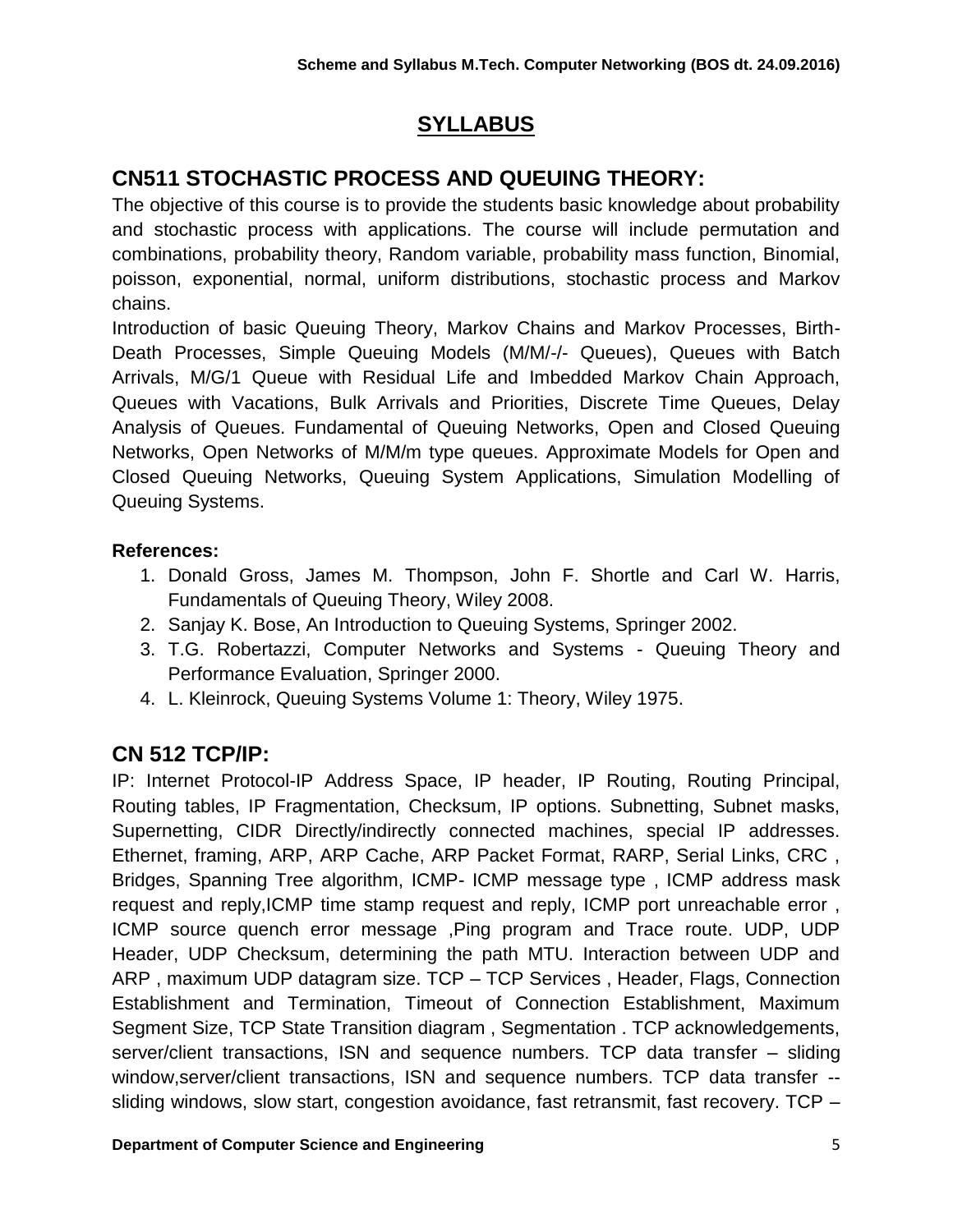Timeout and Retransmission, RTT measurements, RTO. DNS, DNS Basics, DNS Message Format .multicast and IGMP, FTP- Introduction, FTP Protocols, FTP Examples. SMTP- Introduction, SMTP Protocol, SMTP Examples. PPP, PPP options, HTTP

### **References**

- 1. TCP/IP Ilustrated vol I: The Protocols W Richard Stevens
- 2. TCP/IP Ilustrated vol III : TCP for Transaction, HTTP, NNTP, and the UNIX Domain Protocols. W Richard Stevens

## **CN 513 WIRELESS NETWORKING:**

Introduction to wireless communication, and future trends, Wireless Generations and Standards, Wireless Physical Layer Concepts, fundamentals of antennas, Cellular Concept and Cellular System Fundamentals. Spread Spectrum Modulation Techniques, Coding and Error Control, Multiple Access Technique for Wireless Communications, OFDM. Wireless LAN Technologies, Wireless IEEE Standards, Mobile Network Layer (Mobile IP). Mobile Transport Layer (Mobile TCP), Mobile Data network (GPRS), WAP Model and architecture, Introduction to Ad hoc networks, Sensor networks, Bluetooth networks and Wireless Mesh networks.

#### **References:**

- 1. Wireless Communications and Networking William Stallings
- 2. Wireless communication: Principles and Practice, T. S. Rappaport,
- 3. Mobile Communications Schiller
- 4. Principles of Wireless Networks: A Unified Approach Pahalvan, K. and Krishnamurthy

## **CN 521 NETWORKING DEVICES:**

LOCAL AREA NETWORKING: Transmission media and Cabling Setting, IP4 : Automatic Private IP Addressing (APIPA), IP4 : Static IP Addressing, Workgroup model network and file sharing, Installation Of Client Operating System, Installation Of Server Operating System, Installation of Active Directory and Users Creation, Mail Server Role, Application Server(IIS) and DNS, File Transfer Protocol (FTP) Server Role, Remote & VPN Server Role, Terminal Server, Dynamic Host Configuration Protocol(DHCP) Server role, Group Policy.

WIDE AREA NETWORKING: IPv4 Subnetting, VLASM Topology, IPv6 Address, Introduction to Routers, Basic configuration of Router, Router interface Configuration, Configuration of Static Routing, Configuration of Dynamic Routing OSPF and RIP, NAT configuration, Introduction to switching, Basic Configuration of Switch, Configuration of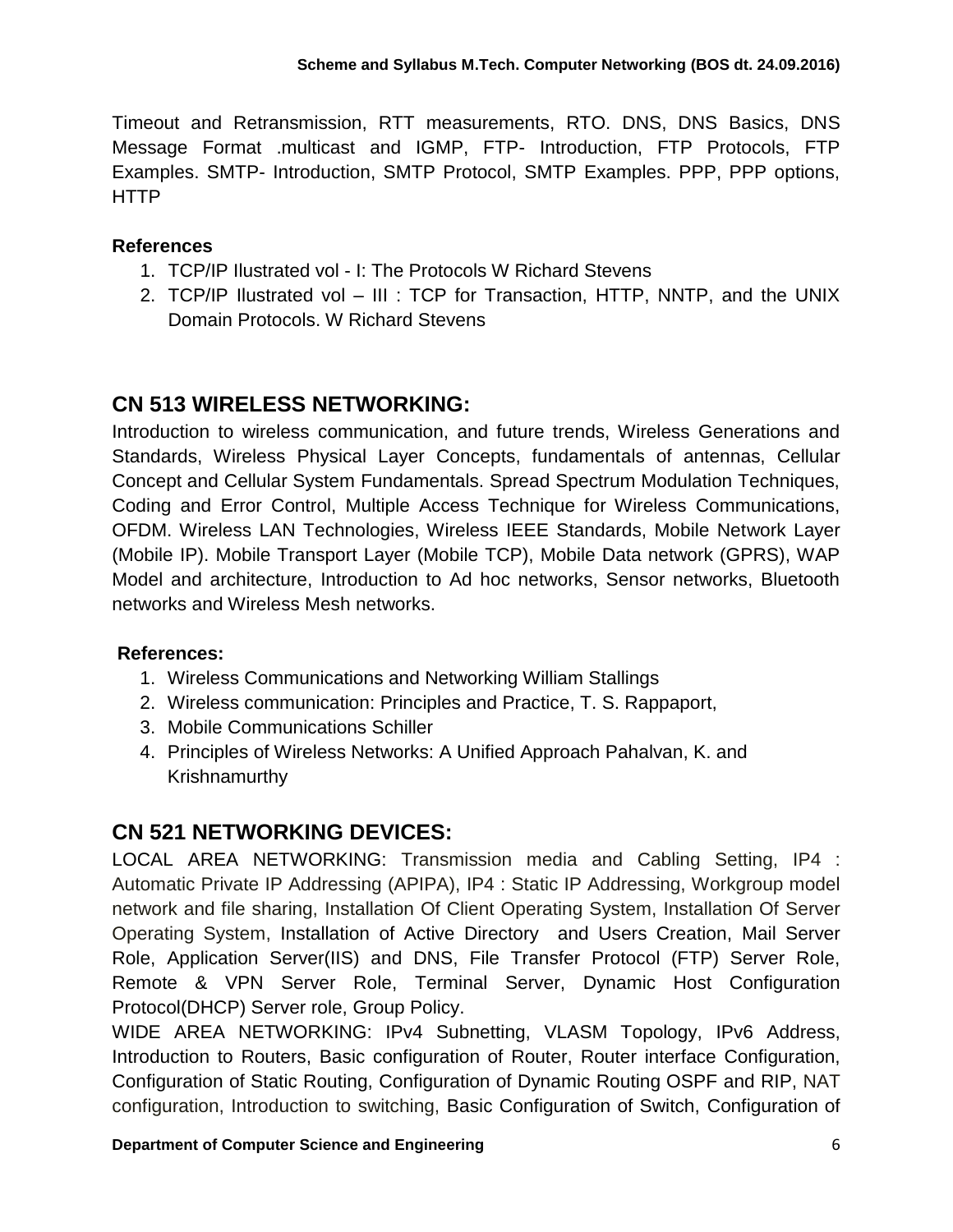Catalyst switches Switch security, Configuration of VLAN and Inter VLAN Routing, Configuration of STP, RSTP, Introduction to Wireless devices & Basic Configuration of wireless devices, Securing wireless access point.

### **Reference:**

- 1. Computer Networks Tanenbaum A. S
- 2. Computer Networks Stalling W
- 3. Data Communication and Networking Behraj A Forouzan

# **CN 522 NETWORK ANALYSIS AND DESIGN:**

Switching & Queuing, Framing, Error & Flow Control, Medium Access, Shortest Path Algorithms, Network Design Requirement (Objective), Structured Network Design; Core, Distribution and Access Network, IP Address Allocation, Secure Wireless Network, Network Optimization; Routing and Flow, Network Security and Management; Traffic Control, Internet Architecture.

# **CN 523 GRAPH THEORY AND ALGORITHMS:**

Introduction to Graph Theory, Planar Graphs, Trees, Optimization and Matching, Connectivity of graphs, Graph colouring, Graph Algorithms, Network Flows.

### **References :**

- 1. Graph, Network and Algorithm Dieter Jungnickel
- 2. Graph Theory with applications J A Bondy and U S R Murty

## **CN 531 DATA MINING AND WAREHOUSING:**

Basic concept of Data ware house, OLAP and Data mining. OLTP vs. OLAP. Data Warehouse Design - Identifying facts & dimensions, designing fact tables, dimension tables, star flake schema query redirection. OLAP operations Data ware house architecture, Multidimensional schemes:- partitioning strategy, aggregation, data marting, metadata. Capacity planning, tuning the data warehouse testing the data warehouse: developing test plan, testing operational environment Distributed and virtual data warehouses. Data Mining: Basic concept, a statistical perspective on Data Miningpoint estimation, models based on summarization, Bayes theorem, Hypothesis Testing, Classification issues, statistical-based algorithms, distance-based algorithms, decision tree-based algorithms and rule based algorithms. Clustering - similarity and distance measures, outliers" hierarchical algorithms, partition algorithms, clustering large databases. Association Rules, large item sets, Apriori algorithm, sampling algorithm, partitioning, parallel and distributed algorithms, data parallelism task parallelism. Web Mining- Web Content Mining, Web Structure Mining, Web Usage Mining. Spatial Mining,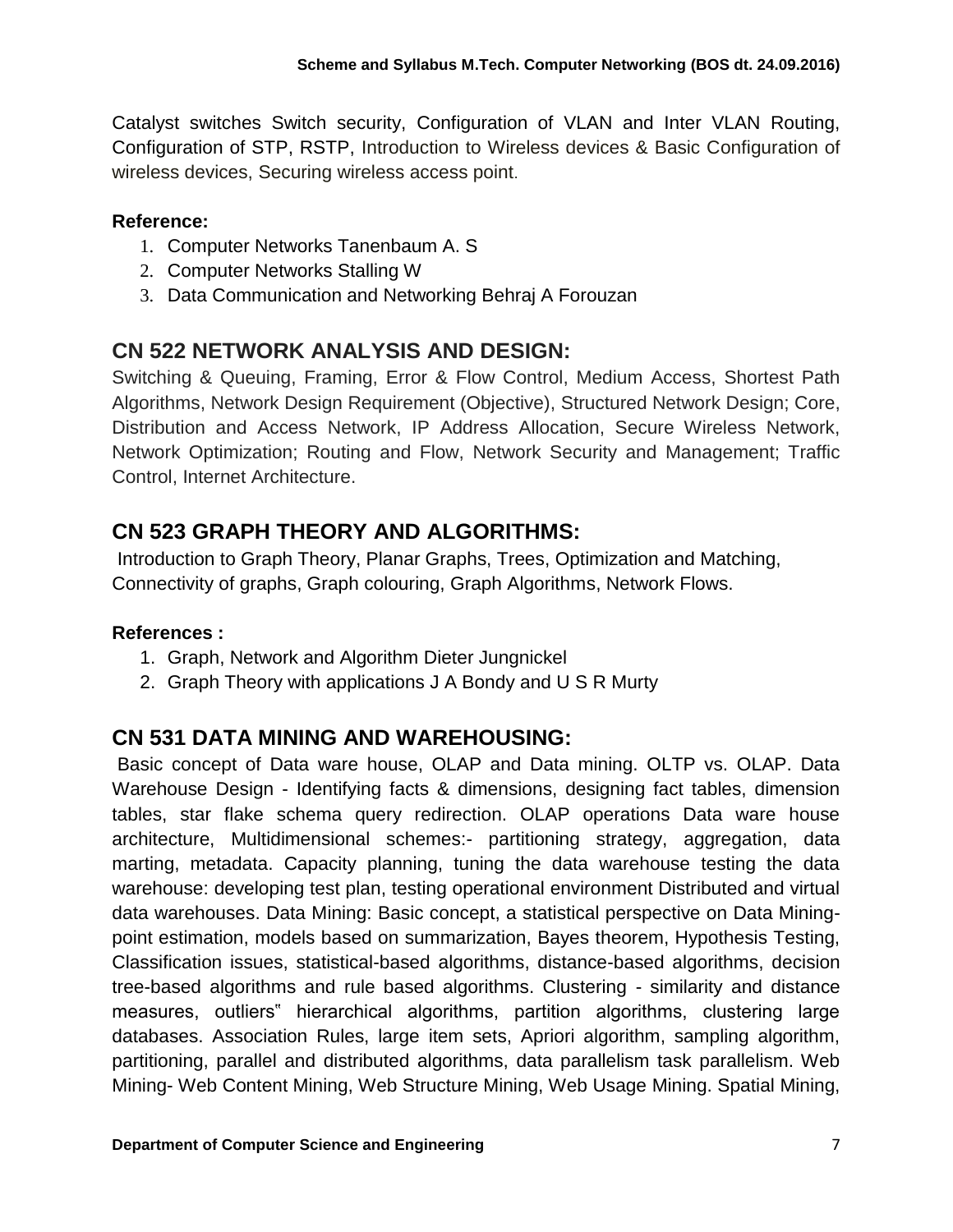Special data overview, Special data mining primitives, generation and specialization, spatial rules, spatial classification algorithms. Temporal Mining modelling temporal events, time series, pattern detection Sequences, temporal association rules. Privacy issues with respect to invasive use.

### **References :**

- 1. Building the data warehouse , W.H Inmon
- 2. Data mining concepts and techniques, Jimali Han and Micheline Kamber
- 3. Data Mining Introduction and Advance Topic, Margaret H. Dunham and S. Sridhar

### **CN 532 OPERATING SYSTEM AND DESIGN:**

Computer system and operating system overview, Operating system functions and design issues, Design approaches, Types of advanced operating systems, Process abstraction, Process management, system calls, Threads, Symmetric multiprocessing and microkernels. Scheduling: Uniprocessor, Multiprocessor and Real time systems, concurrency, classical problems, mechanisms for synchronization: semaphores, monitors, Process deadlock and deadlock handling strategies, Memory management, virtual memory concept, virtual machines, I/O management, File and disk management, Operating system security. Distributed Operating system: architecture, Design issues, Distributed mutual exclusion, distributed deadlock detection, shared memory, Distributed scheduling. Multiprocessor operating systems: architecture, operating system design issues, threads, process synchronization, process scheduling, memory management, reliability and fault tolerance.

#### **References:**

- 1. Advanced concept in operating system: M. Singhal, N.G Shivratri
- 2. Operating system internal and design princilples: William stallings

# **CN 533ADVANCED DATA STRUCTURES:**

Review of algorithm analysis, Optimal Binary search trees, Balanced binary search trees, Binary heaps, Advanced heap structures, Binomial heaps, Fibonacci heaps. Amortized analysis, Splay trees. Dictionaries, Disjoint set structures. Data Structures for External Memory, External sorting, String matching. Introduction to Randomized Data structures and algorithms.

- 1. Introduction to algorithms Cormen and Rivest
- 2. Randomized algorithms R.Motwani and P. Raghavan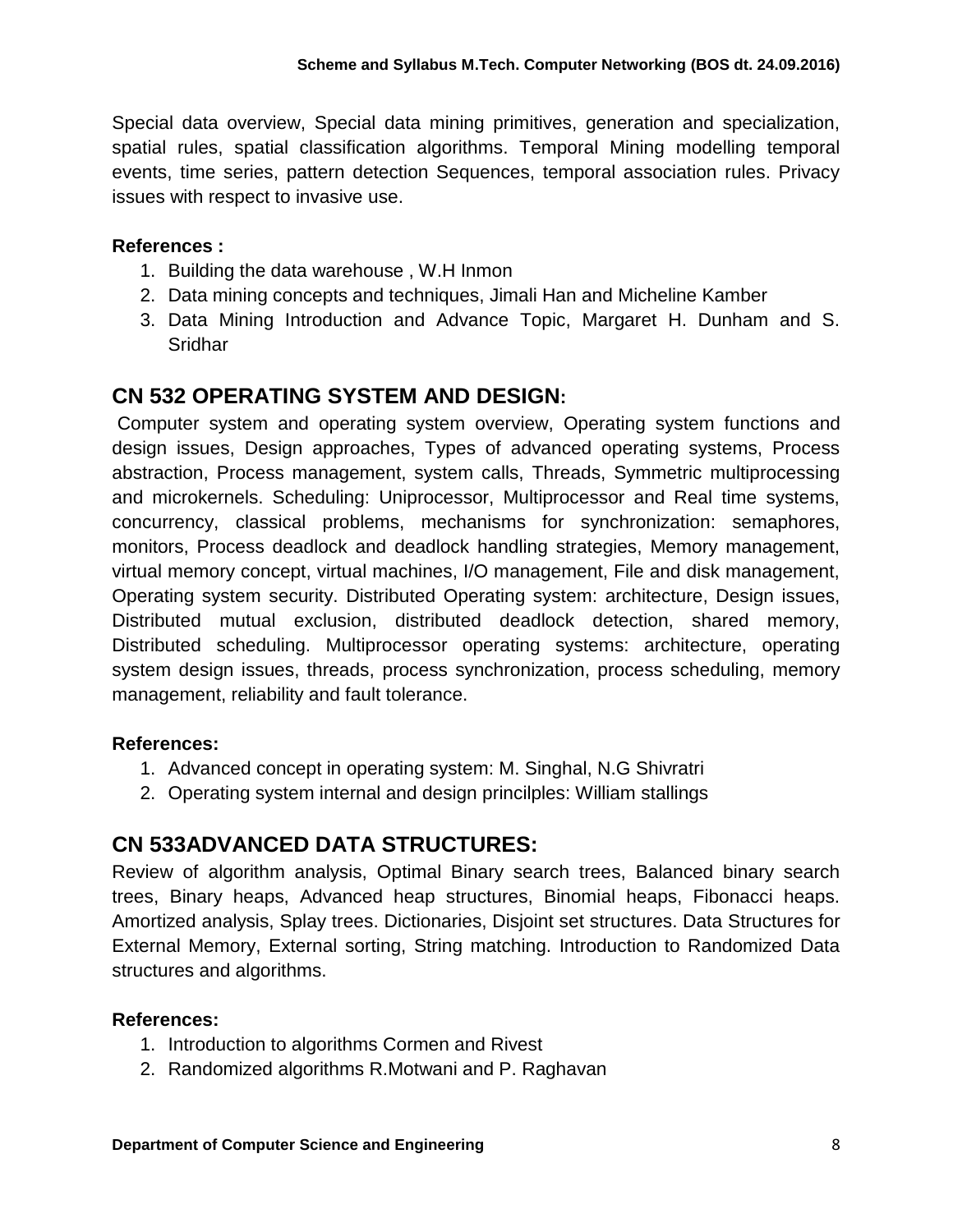# **CN 534 ARCHITECTURE OF LARGE SYSTEMS :**

Pipeline processor principles and design, Instruction set architecture; Memory addressing; Instruction composition; Instruction-level parallelism. Hazards: dynamic scheduling, branch prediction; Memory hierarchy; Processor case studies; Multiprocessor introduction: Shared-memory architectures and their synchronisation and consistency issues, Advanced multi-core topics; Transactional Memory; Interconnection networks.

### **References:**

- 1. Computer Architecture: A Quantitative Approach, J. L. Hennessy and D. A
- 2. .Parallel Computer Architecture: A Hardware/Software Approach, David Culler, J.P. Singh and Anoop Gupta
- 3. Advanced Computer Architecture: Parallelism, Scalability, Programmability, Kai Hwang,.

# **CN 535 COMPUTER & NETWORK SECURITY:**

Introduction to computer and network security. Basic concepts, threat models, common security goals, security policies, security mechanisms, Attacks, security tools, Cryptography and cryptographic protocols, Secret Key Cryptography , public-key cryptography, authentication, message authentication codes, hash functions, one-way functions, Message Digests , Hash And Mac Algorithms, secure channels. Malicious code analysis and defense. access control, digital signature standards (DSS), Kerberos, IPsec,Electronic Mail Security, X.509, Firewalls and Web Security, trusted system, intrusion detection systems, DoS attacks and defense, Cyber crime .

### **References:**

1. Cryptography and Network Security: Principles and Practice William Stallings

# **CN 536 CYBER CRIME AND INFORMATION WARFARE:**

Introduction of cyber crime, challenges of cyber crime, categorizing cyber crime, cyber terrorism, virtual crimes, perception of cyber criminals: hackers, insurgents and extremist groups, Interception of data, surveillance and protection, criminal copy right infringement, cyber stalking. Hiding crimes in cyberspace and methods of concealment. Anonymity and markets, privacy and security at risk in the global information society. Privacy in cyber space, web defacements and semantic attacks, DNS attacks, code injection attacks. Information Warfare concept, information as an intelligence weapon, attacks and retaliation, attack and defence. An I-War risk analysis model, implication of I-WAR for information managers, Perceptual Intelligence and I-WAR, Handling Cyber Terrorism and information warfare, Jurisdiction.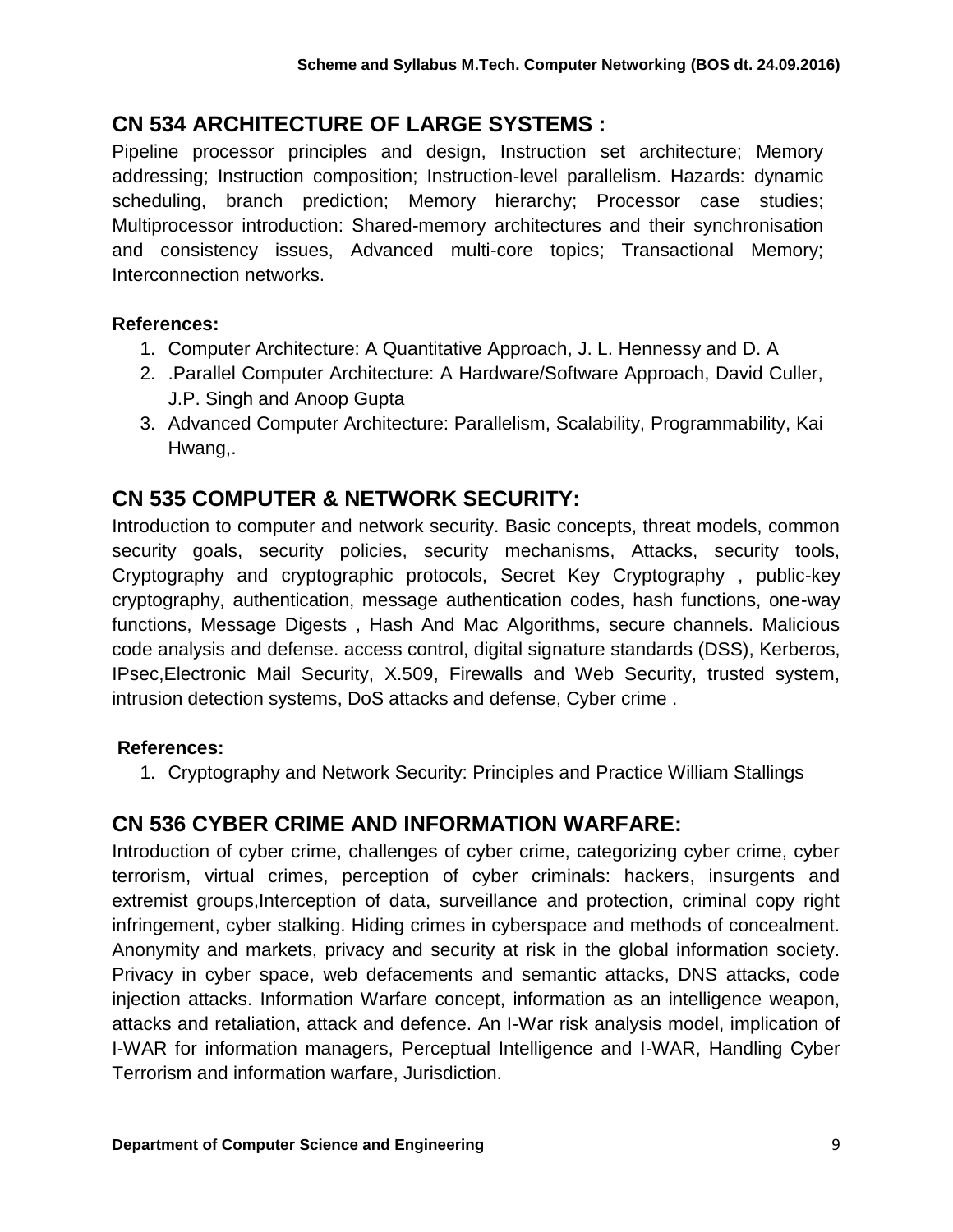### **References:**

- 1. Principles of Cyber crime, Jonathan Clough Cambridge University Press
- 2. Information Warfare : Corporate attack and defense in digital world, William Hutchinson, Mathew Warren, Elsevier

## **CN 537 ADVANCED COMPUTER NETWORKS:**

Review of networking concepts: Network models, Addressing, Data rate limits, Bandwidth, throughput, Latency, Data link control, Multiple Access,Wired LAN, Wireless LAN, VLAN, SONET, ATM, QoS in ATM, ATM applications, IP addressing, forwarding, and routing, IPv4, IPv6, IP Security, Virtual Private Networks, Transport layer protocol, congestion control, Multimedia Networks: Voice/Video over IP, IP Telephony, Voice over ATM, AAL2, Network management, Optical Networks.

### **Reference:**

1. Andrew S. Tanenbaum : Computer networks

# **CNE 538 NATURAL LANGUAGE PROCESSING:**

Regular Expressions and Automata, N-grams, Part-of-Speech Tagging, Hidden Markov and Maximum Entropy Models, Formal Grammars of English, Syntactic Parsing, Statistical Parsing, Features and Unification, Language and Complexity, The Representation of Meaning, Computational Semantics, Computational Lexical Semantics, Information Extraction, Question Answering and Summarization, Machine **Translation** 

### **References:**

- 1. D. Jurafsky and J. Martin Speech and Language Processing: An Introduction to Natural Language Processing, Computational Linguistics, and Speech Recognition.
- 2. C.Manning and H. Schutze , Foundations of Statistical Natural Language Processing

### **CN 539 OPTICAL NETWORKS:**

Interconnection networks; Networks: Introduction to computer data networks, ISO-OSI models, SDH, SONET; Fiber-optic LAN architectures and protocols- ring, star and bus architectures, DQDB, FDDI; High speed bus protocols-, WDM Network design - Lightpath Topology, All Optical Networks.

- 1. High Sped Networks & Internet William Stalling,
- 2. Optical Networks Rajiv Ramaswamy and Kumar N. Sivarajan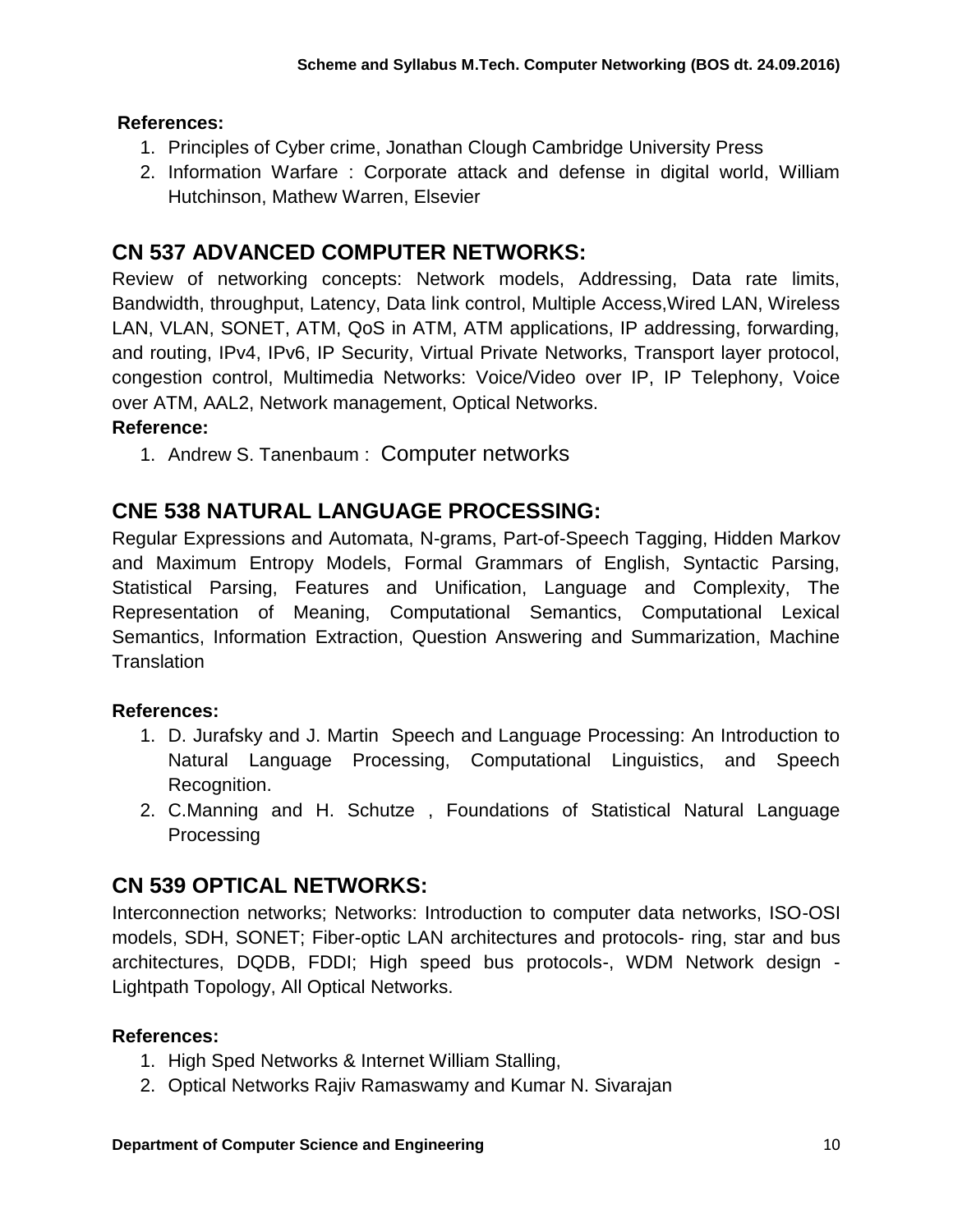# **CN 540 DIGITAL STEGANOGRAPHY AND WATERMARKING:**

**Steganography:**Overview, History, Methods for hiding (text, images, audio, video, speech etc.), Issues:Security, Capacity and Imperceptibility, Frameworks for secret communication (pure Steganography, secret key, public key steganography), Steganography algorithms (adaptive and non-adaptive), Steganography techniques:Substitution systems, Spatial Domain, Transform domain techniques, Spread spectrum, Statistical steganography, Cover Generation and cover selection, Tools :EzStego, FFEncode, Hide 4 PGP, Hide and Seek, S Tools etc.) Steganalysis: Active and Malicious Attackers, Active and passive steganalysis, Detection, Distortion, Techniques: LSB Embedding, LSB Steganalysis using primary sets, Texture based Watermarking: Introduction, Difference between Watermarking and Steganography, History, Classification (Characteristics and Applications), Types and techniques (Spatial-domain, Frequency-domain, and Vector quantization based watermarking), Attacks and Tools (Attacks by Filtering, Remodulation, Distortion, Geometric Compression, Linear Compression etc.), Watermark security & authentication

### **References:**

- 1. Peter Wayner, "Disappearing Cryptography Information Hiding: Steganography & Watermarking", Morgan Kaufmann Publishers, New York, 2002.
- 2. Ingemar J. Cox, Matthew L. Miller, Jeffrey A. Bloom, Jessica Fridrich, Ton Kalker, "Digital Watermarking and Steganography", Margan Kaufmann Publishers, New York, 2008.
- 3. Information Hiding: Steganography and Watermarking-Attacks and Countermeasures by Neil F. Johnson, ZoranDuric, SushilJajodia
- 4. Information Hiding Techniques for Steganography and Digital Watermarking by Stefan Katzenbeisser, Fabien A. P. Petitcolas

## **CN 541 SECURE SOFTWARE ENGINEERING:**

Software Project Management, Metrics and measurement, Software Configuration management, Software risk management, Requirements Engineering, Software quality assurance, software reliability models. Object oriented design, object oriented programming (with C++), Formal specifications, Formal verification of programs, Jackson method for design, CASE tools and technology, Clean room method for software development, Information system design, Real-time software specification and design. Enterprise architectures, Zachman"s Framework, Architectural styles, Design Patterns, Architecture Description Languages, Product-Line architectures, Component Based Development.

#### **References:**

1. An integrated approach to Software Engineering, Pankaj Jalote.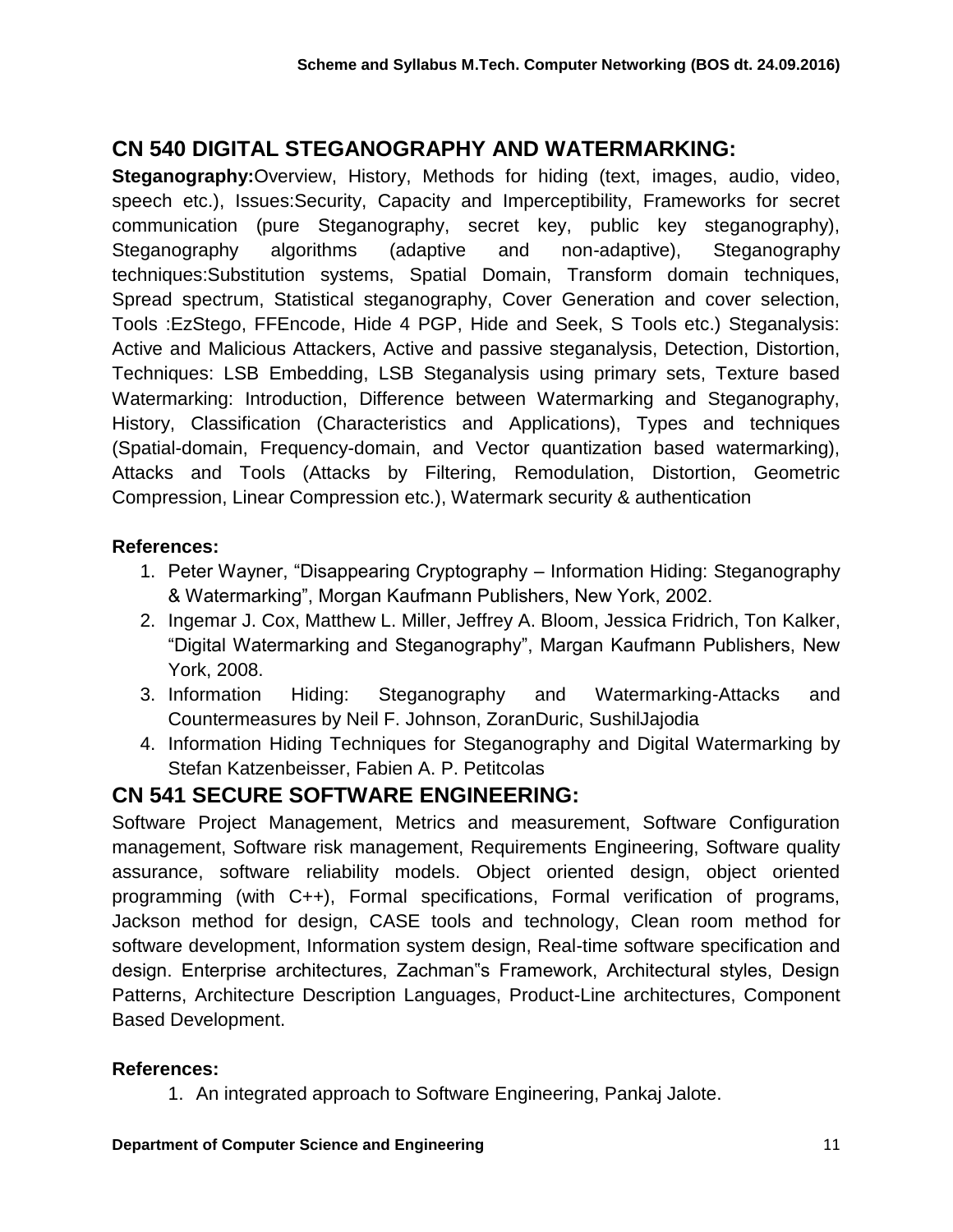- 2. Software Engineering: A Practitioner approach Roger Pressman.
- 3. Software Architecture in Practice. Len Bass, Paul Clements, Rick Katzman, Ken Bass
- 4. Software Engineering, L. Pfleeger. 1595. Pattern Oriented Software Architecture, Volumes 1 & Stal, Doughlas Schmidt

### **CN 542 SIMULATION AND MODELLING:**

Introduction: Systems, modelling, general systems theory, Concept of simulation, Simulation as a decision making tool, types of simulation. Random Numbers and Queuing Theory: Pseudo random numbers, methods of generating random variables, discrete and continuous distributions, testing of random numbers, Concepts of Queuing theory. Design of Simulation Experiments :Problem formulation, data collection and reduction, time flow mechanism, key variables, logic flow chart, starting condition, run size, experimental design consideration, output analysis and interpretation validation. Simulation Languages: Comparison and selection of simulation languages, study of these simulation language. Case studies: Development of simulation models using simulation language studied for systems like queuing systems, Production systems, Inventory systems, maintenance and replacement systems and Investment analysis.

#### **References**

- 1. System Simulation Geoffrey Gordon
- 2. System Simulation with Digital Computer Narsingh Deo

### **CN 543 CRYPTOGRAPHY:**

Introduction to cryptography.Security Attacks, mechanism and Services. Cryptosystems, Conventional encryption model and techniques, classical encryption techniques- substitution ciphers and transposition ciphers, cryptanalysis, stream and block ciphers. Block ciphers principals, fiestal structure, SPN, DES, triple DES, AES,IDEA encryption and decryption, key distribution. finite field: Introduction to graph, ring and field, modular arithmetic, Fermat"s and Euler"s theorem, Euclid"s Algorithm, Chinese Remainder theorem, Entropy and huffman"s coding,Comparison of symmetric and public-key cryptographic systems, Principals of public key crypto systems, RSA algorithm, Diffle-Hellman key exchange algorithm, Message Authentication and Hash Function: security of hash functions and MACS, MD5 message digest algorithm, secure hash algorithm (SHA). Digital Signatures.

- 1. Cryptography and Network Security: Principles and Practice William Stallings,
- 2. Cryptography Theory and Practice Douglas R. Stinson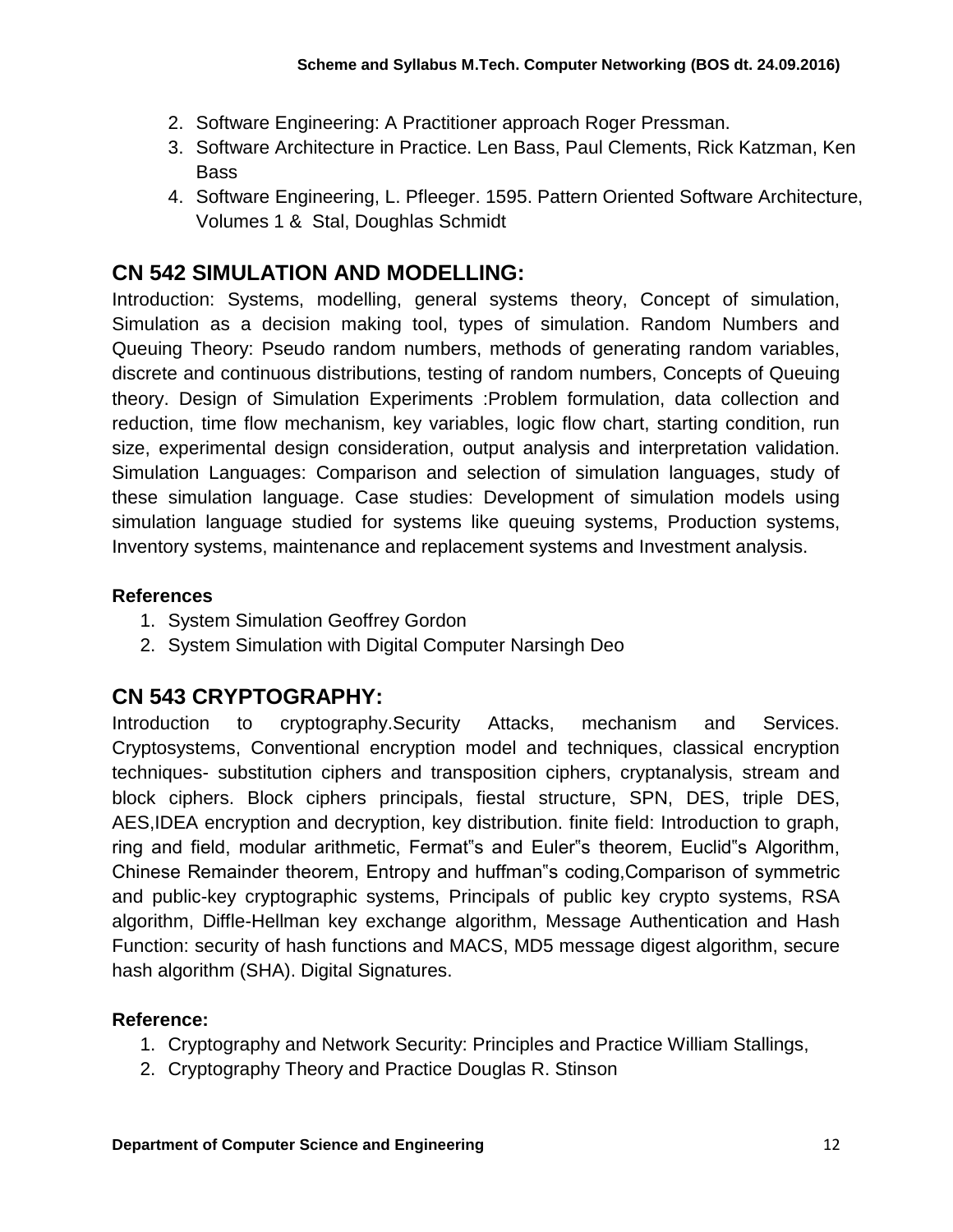## **CN 544 Web Search and Information Retrieval**

Information retrieval model, Information retrieval evaluation, Searching the web, Document Representation, Query languages and query operation, Metadata search, Indexing and searching, Scoring and ranking feature vectors, Ontology, domain specific search, Parallel and distributed information retrieval, Text and multimedia languages, Social networks

### **References:**

- 1. Manning, C., Raghavan, P., and Schutze, H. (2007), An introduction to Information Retrieval, Cambridge University Press
- 2. Chakrabarti, S. (2002). Mining the web: Mining the Web: Discovering knowledge from hypertext data. Morgan-kaufman

# **CN 545 SECURE CLOUD COMPUTING**

Cloud computing fundamental: Definition of Cloud computing, Cloud computing models, cloud computing architecture, essential characteristic, Virtualization basic, server consolidation, automatic computing, horizontal scaling, high performance computing. Cloud security: cloud security fundamental, cloud information security objective, cloud security services, End-user access to the cloud computing, identity management and access control, cloud computing risk, cloud computing security challenges, security analysis, real time risk management in cloud computing, trusted cloud computing, hardware based security to ensure data privacy, virtualization system-specific attacks, guest hopping, attacks on the VM (delete the VM, attack on the control of the VM, virtual thread, VM security recommendation, VM migration attack, hyper jacking. Legal and compliance issues responsibility, ownership of data, right to penetration test, local law where data is held, examination of modern Security Standards (eg PCIDSS), how standards deal with cloud services and virtualization, compliance for the cloud provider vs. compliance for the customer, VM specific security technique.

### **Reference**

- 1. Anothony T Velte, Toby J Velte, Robert Elsenpeter, Cloud Computing: A Practical Approach, MGH, 2010.
- 2. Gautam Shroff, Enterprise Cloud Computing, Cambridge, 2010.
- 3. Ronald Krutz and Russell Dean Vines, Cloud Security, 1st Edition, Wiley, 2010.
- 4. Cloud Security: A Comprehensive Guide to Secure Cloud Computing By Ronald L. Krutz, Russell Dean Vines, 2011

# **CN 546 EMBEDDED SYSTEMS**

Introduction, Hardware & electronics fundamentals, Peripherals, Program Design and Analysis, Processes and Operating system, Real time Operating system Memory,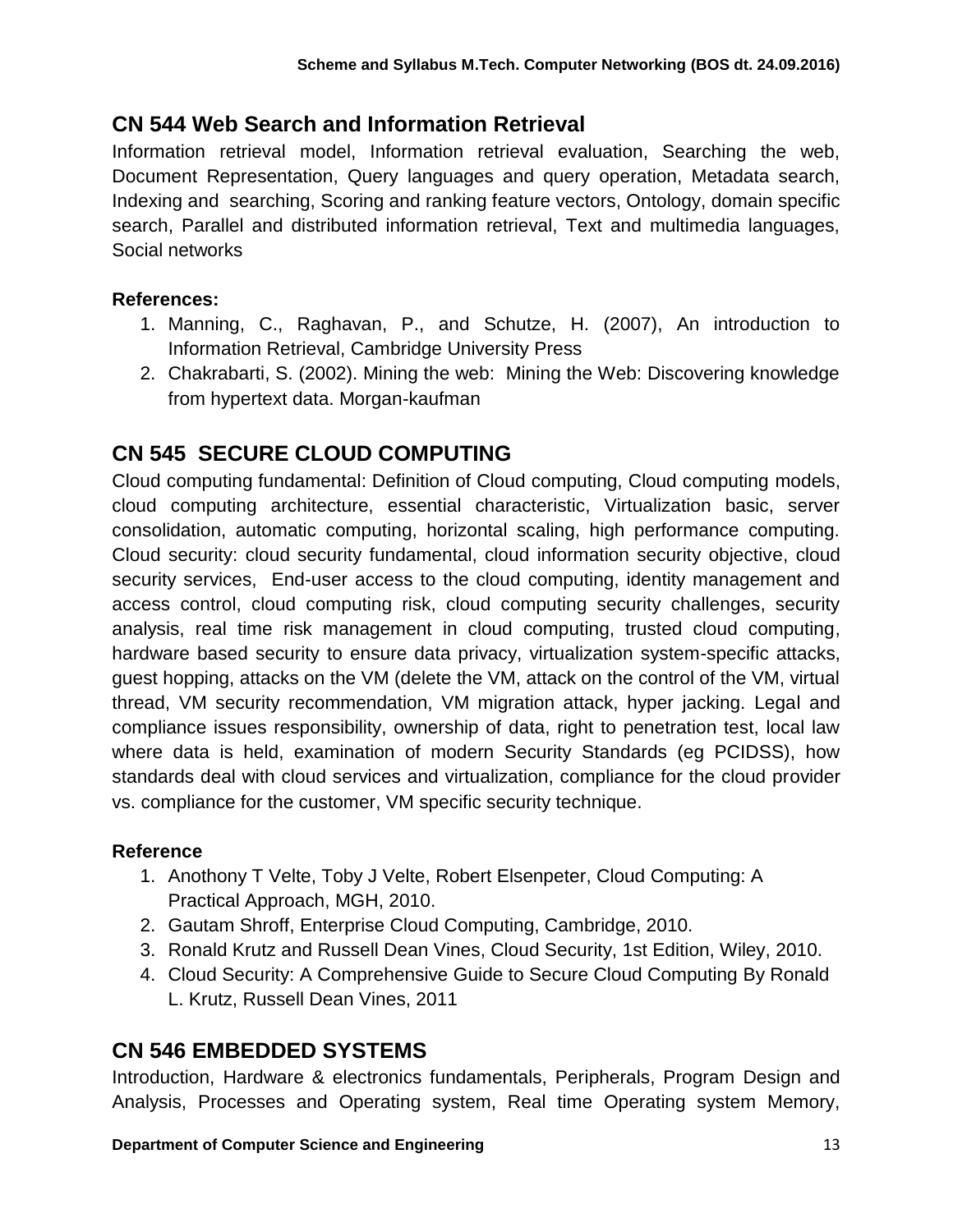Interfacing, Examples of Embedded systems: Digital Camera Examples, Smart card application, Embedded database applications, etc State Machine and Concurrent Process Models, Control Systems Verilog programming, Programming of mobile and Hand-held devices. IC Technology Full-Custom (VLSI) IC Technology, Semi-Custom (ASIC) IC Technology, Programmable Logic Device (PLD) IC Technology, FPGA. Hardware Software Partitioning, Hardware/Software Co-Simulation, Intellectual Property Cores, Low Power design

#### **References**

- 1. Embedded system Design Frank Vahid, Tony Givargis
- 2. Computer as Components Wayne Wolf,
- 3. 8051 Microcontroller an Application Based introduction, Braithwaite Cowan,Parchizadeh
- 4. 8051 Microcontroller & Embedded Systems Rajiv Kapadia
- 5. The 8051 Microcontroller & Embedded Systems Mazidi & Mazida

## **CN 547 AD HOC AND SENSOR NETWORKS**

Introduction of ad-hoc/sensor networks: key definitions, advantages, unique constraints and challenges, applications, and wireless communications/radio characteristics. Media Access Control and routing protocols for Ad-Hoc wireless networks: issues, classification and protocols. Networking Sensors: features, deployment of sensor networks, sensor tasking and control. Sensor Network platforms and tools :Berkley Motes ,Sensor network programming challenges ,Embedded Operating System.

Transport layer, QoS issues and security protocols for ad hoc and sensor networks. Simulators for wireless ad hoc and sensor networks. Applications of Ad-Hoc/Sensor Network and Future Directions.

#### **References:**

- **1.** Ad hoc Wireless Networks C. Siva Ram Murthy & B. S. Manoj
- **2.** Wireless Sensor Networks: An Information Processing Approach Feng Zhao and Leonidas J. Guibas

## **CN 548 DATA COMMUNICATION**

OSI and TCP/IP reference models, circuit, message, packet and hybrid switching, broadband ISDN and ATM, transmission media used in physical layer, LAN, MAN and WAN, LAN protocols, IEEE standards for LAN and MAN, Data link layer protocols, Network layer design issues, Introduction to routing and congestion, routing and congestion control algorithms, inter networking, The transport service, Elements of transport protocols, Data security and cryptography techniques, access management in application layer, virtual terminals. Study of standard networks.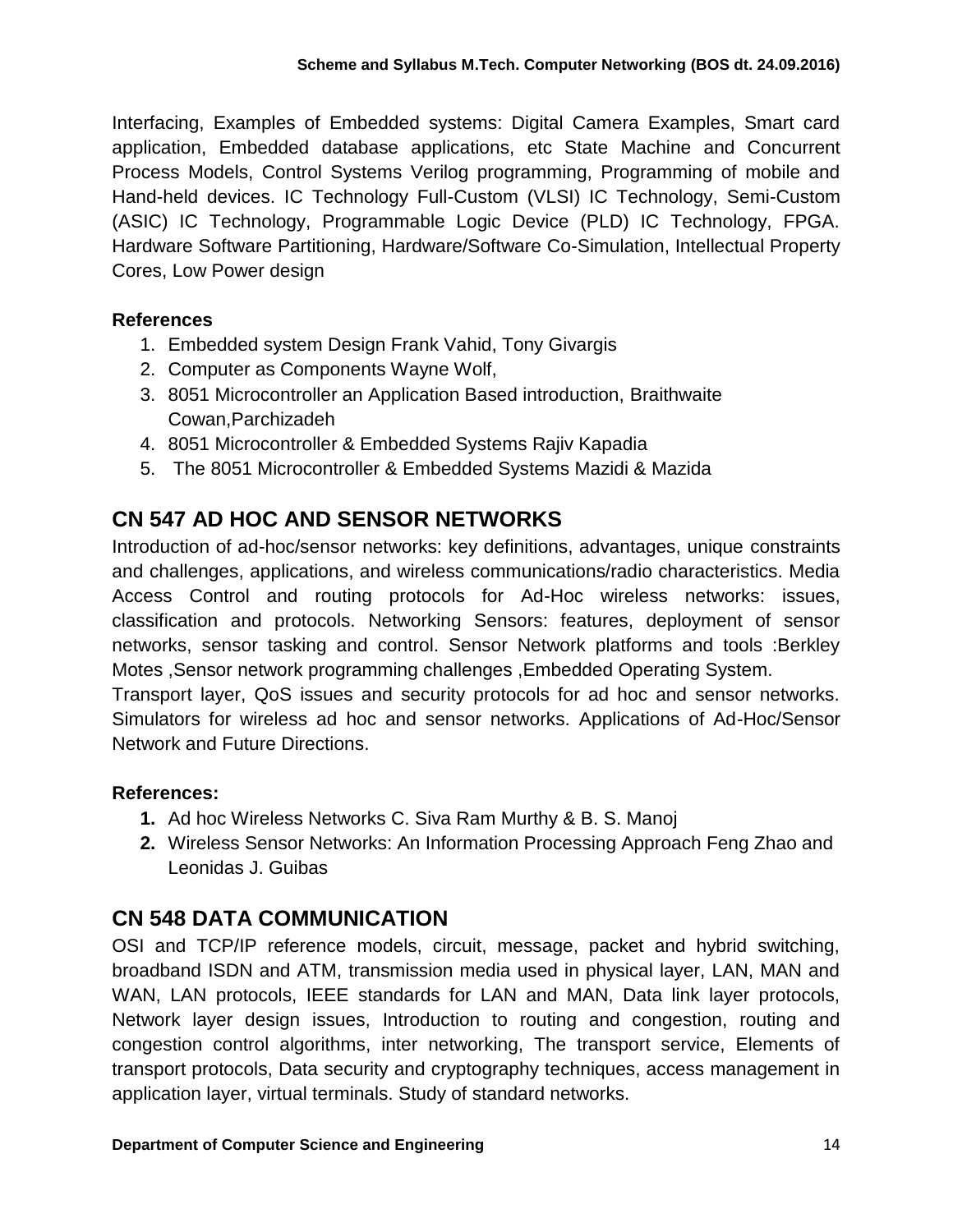#### **References:**

- 1. Data and Computer Communications William Stallings
- 2. Data Networks Dimitris Bertsekas and Robert Galliger,
- 3. Computer Networks Tanenbaum

### **CN 549 COMPUTATIONAL INTELLIGENCE:**

Introduction to neural networks, Working of an artificial neuron, Perceptron, Back propagation algorithm, Adalines and Madalines. Supervised and unsupervised learning, Counter-propagation networks, Adaptive Resonance Theory, Kohonen's Self Organizing Maps, Neocognitron, Associative memory, Bidirectional Associative Memory.

Introduction to fuzzy logic and fuzzy sets, fuzzy relations, fuzzy graphs, fuzzy arithmetic and fuzzy if-then rules, Process control using fuzzy logic, Decision-making fuzzy systems, Applications of fuzzy logic, Hybrid systems like neuro-fuzzy systems.

Evolutionary Computation: Population-based Search: genetic algorithms and evolutionary computation, Genetic Programming. Swarm optimization, Ant colony optimization. Search techniques like Simulated Annealing, Tabu search etc.

- 1. Soft Computing and Intelligent Systems Design F.O.Karray and C.De Silva,
- 2. Neural Networks, Fuzzy Logic and Genetic Algorithms Rajsekaran and Pai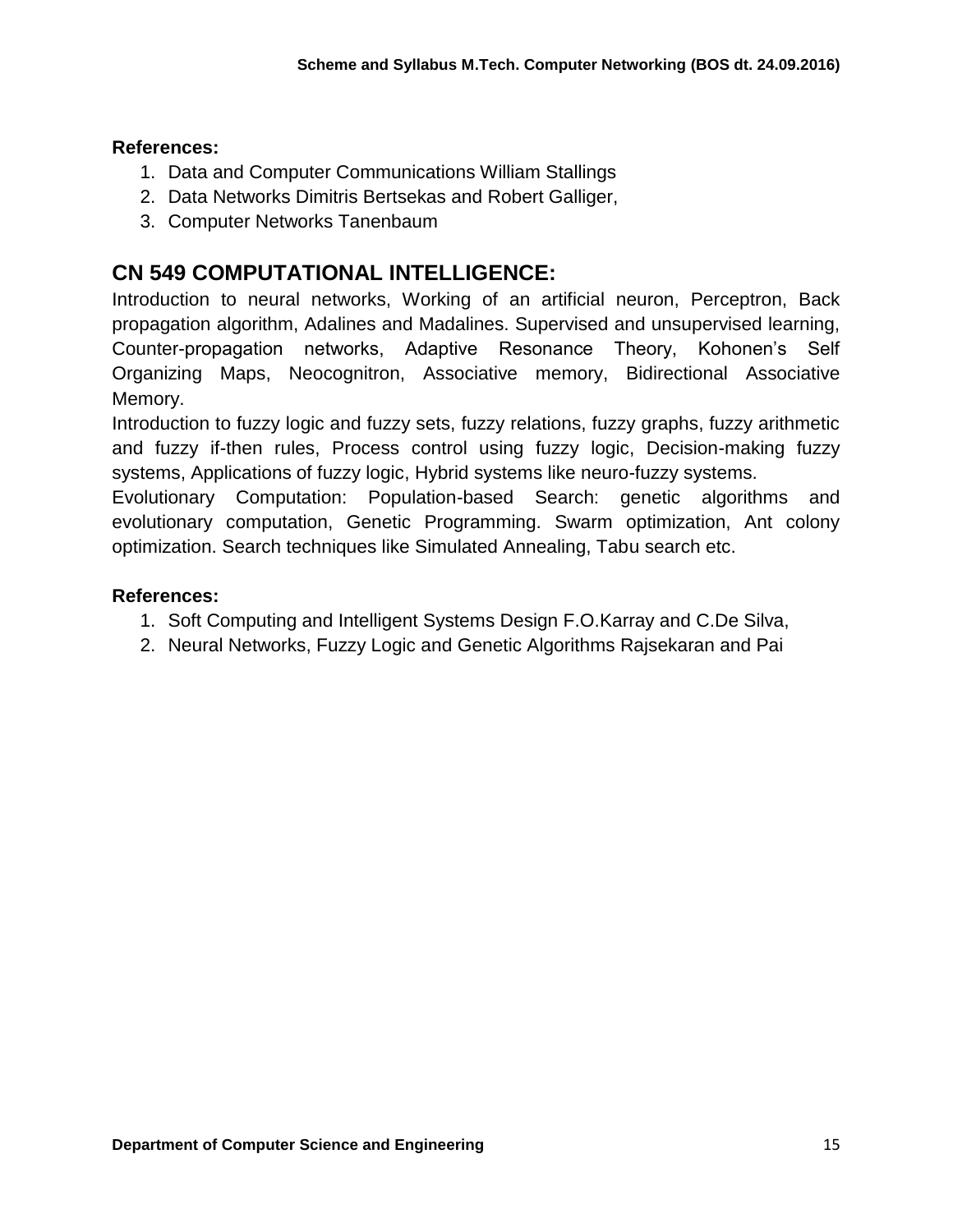### **OPEN ELECTIVES**

### **CN 551 BIOMETRICS:**

Introduction: Definitions, biometric modalities, benefits of biometric versus traditional authenticated methods. Key biometric terms and processes. Authenticationtechnologies: storage tokens, dynamic tokens, token usability. Design of a Biometric System: Building blocks, Modes of operation. Biometric technologies: Passive & active biometric. user acceptance Ease of use technology cost, depoyability,Invasivness of the technology , maturity of the technology. Fingerprint verification: Minutiae Based Fingerprint Matching, Non-minutiae Based Representations,finger print component, algorithms for interpretion.Fingerprint Enhancement, and Fingerprint Classification. Face Recognition:- Introduction, Authentication vs. Identification, Challenges in Face recognition, Algorithms for face recognitions. Iris Recognition: Introduction, devices for capturing Iris, Iris representation schemes, Iris recognition algorithms. Hand Geometry Recognition , Gait Recognition, The Ear as a Biometric, Voice Biometrics, A Palmprint Authentication System. On-Line Signature Verification.3D Face Recognition. Automatic Forensic Dental Identification,DNA. Introduction to Multibiometrics.- Multispectral Face Recognition.- Multibiometrics Using Face and Ear.- Incorporating Ancillary Information in Multibiometric Systems. Multimodal Biometrics: Limitations of unimodal systems, multibiometric scenarios, levels of fusion, system design, score fusion techniques, score normalization, user-specific parameters, and soft biometrics. The Law and the Use of Biometrics.- Biometric System Security.- Spoof Detection Schemes.- Linkages between Biometrics and Forensic Science.- Biometrics in Government Sector.- Biometrics in the Commercial Sector.- Biometric Standards.- Biometrics Databases Case Study Presentations: Biometrics in Banking Industry, Biometrics in Computerized, Patient Records, Biometrics in Credit Cards, Biometrics in Mass Disaster Victim, Identification Forensic Odontology

- 1. Biometrics for network security PaulReid,
- 2. Handbook of Fingerprint Recognition D. Maltoni, D. Maio, A. K. Jain, and S. Prabhakar,
- 3. BIOMETRICS: Personal Identification in Networked Society A. K. Jain, R. Bolle, S. Pankanti,
- 4. Biometric Systems: Technology, Design and Performance Evaluation, J. Wayman, A.K. Jain, D. Maltoni, and D. Maio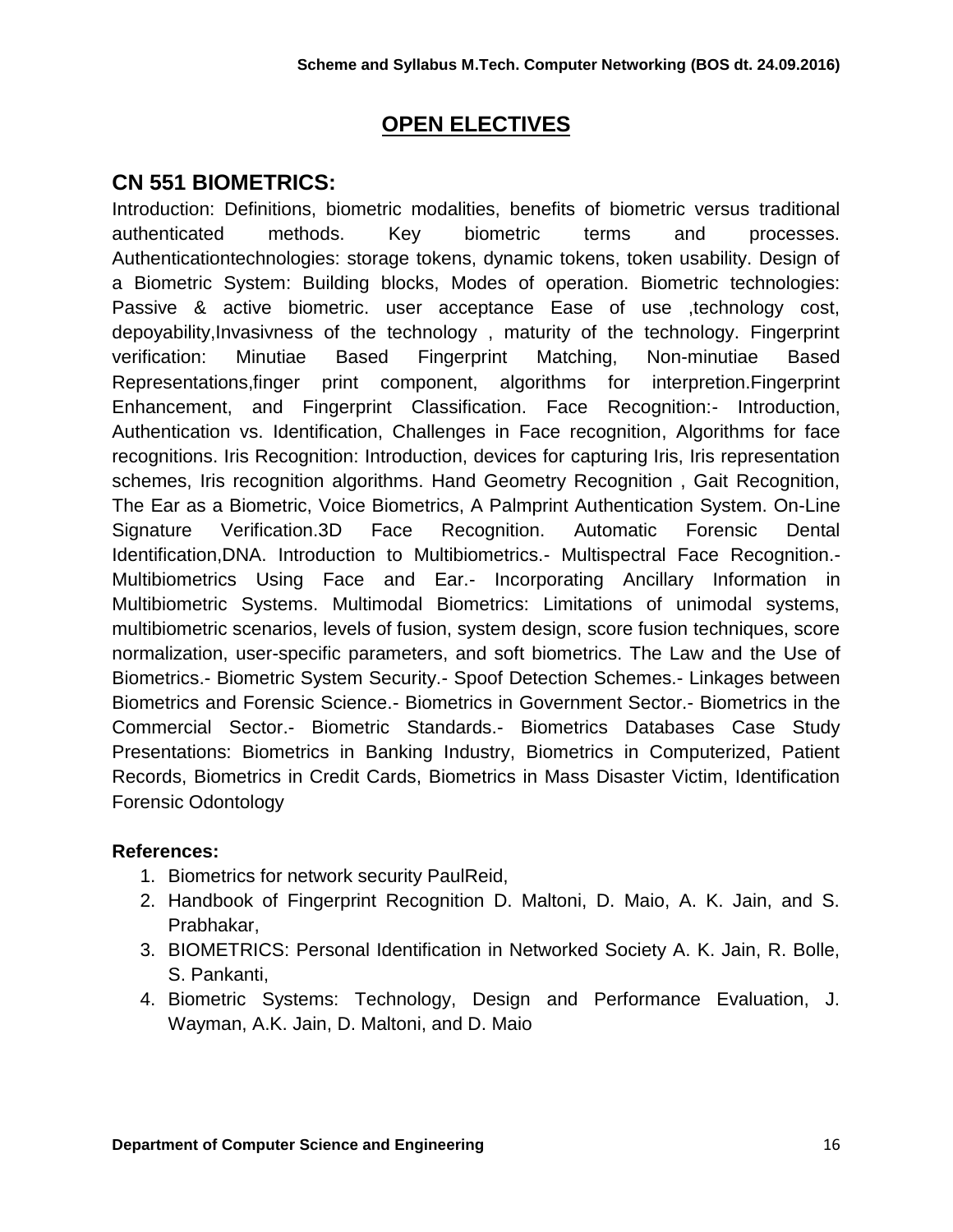# **CN 552 OPTIMIZATION TECHNIQUES:**

Introduction: Maximization and minimization problems- examples. Basic concept of optimization – Convex and concave functions, Necessary and sufficient conditions for stationary points. Degree of freedom. Formulation: Economic objective function. Formulation of various process optimization problems and their classification. Optimization of unconstrained and constrained search: Optimization of one dimensional function, unconstrained multivariable optimization direct search methods. Indirect first order and second order methods, constrained multivariable optimization - necessary and sufficient conditions for constrained optimum. Linear programming and applications: Geometry of linear programs, Simplex Algorithm its applications. Non- linear programming with constrained and its applications: Quadratic programming, Generalized reduced gradients methods, Successive linear and successive quadratic programming, Dynamic programming, Integer and mixed integer programming.

Application of optimization in chemical engineering: Optimization of staged and discrete processes, Optimal shell-tube heat exchanger design, Optimal pipe diameter, Optimal design of an Ammonia reactor. Nontraditional optimization techniques: Introduction and application areas.

### **References:**

- 1. Optimization of Chemical Process Edger T. F. and Himmelblau D. M
- 2. Optimization Theory and Practice Beveridge G. S. and Schechter R. S .
- 3. Engineering Optimization Methods and Applications Rekllaities F. V., Ravindan A. and

Ragsdell K. M.

4. Engineering Optimization Rao S.

# **CN 553 DISTRIBUTED COMPUTING:**

Introduction to Distributed System: Goals, Hardware concepts, Software concepts, and Client-Server model. Example of distributed systems. Communication: Layered protocols, Remote procedures call, Remote object invocation, Message-oriented communication, Stream-oriented communication. Inter process communication in UNIX/LINUX. Processes: Threads, Clients, Servers, Code Migration, Software agent.Naming: Naming entities, locating mobile entities, removing un-referenced entities. Synchronization: Clock synchronization, Logical clocks, Global state, Election algorithms, Mutual exclusion, Distributed transactions. Consistency and Replication: Introduction, Data centric consistency models, Client centric consistency models, Distribution protocols, Consistency protocols. Fault Tolerance: Introduction, Process resilience, Reliable client server communication, Reliable group communication. Distributed commit, Recovery. Security: Introduction, Secure channels, Access control, Security management. Distributed File System: Sun network file system, CODA files system, Google File System.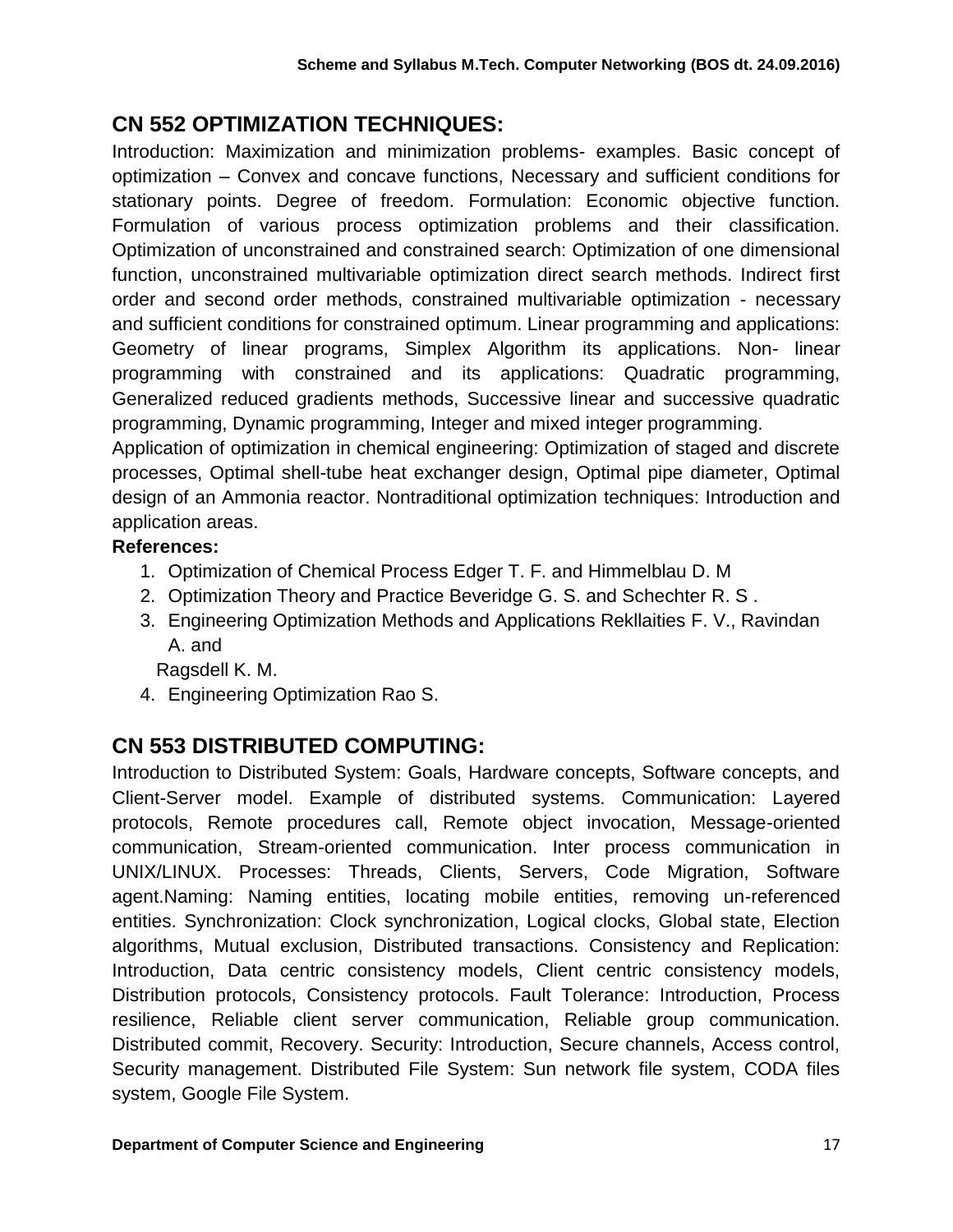### **References:**

- 1. Distributed Systems: Principles and Paradigms. Taunenbaum
- 2. Distributed Systems: Concepts and Design, G. Coulouris, J. Dollimore, and T. Kindberg,

## **CN 554 INFORMATION THEORY AND CODING:**

Information and entropy information measures, Shannon"s concept of information. Channel coding, channel mutual information capacity (BW) , theorem for discrete memory less channel, information capacity theorem , error detecting and error correcting codes, Types of codes: block codes, hamming and Lee metrics, description of linear block codes , parity check codes ,cyclic code. Masking techniques. Compression : loss less and lossy, Huffman codes, LZW algorithm, Binary image compression schemes, run length encoding, CCITT group 3 1-D compression, CCITT group 3 2D compression, CCITT group 4 2D Compression. Convolutional codes, sequential decoding. Video image compression: CITT H 261 Video coding algorithm, audio (speech) compression. Cryptography and cipher.

### **References:**

- 1. Information Theory, Coding and Crptography R Bose
- 2. Multimedia system Design Prabhat K Andleigh and Kiran Thakrar
- 3. Multimedia Communications Fred Halsall

# **CN 555 Cluster and Grid Computing:**

Cluster Computing: Introduction, Hardware for cluster computing, Software architectures for cluster computing based on shared memory (OpenMP) and messagepassing (MPI/PVM) models, Performance evaluation tools, Configuring and Tuning Clusters.

Grid Computing: The Evolution Grid Technologies, Programming models - A Look at a Grid Enabled Server and Parallelization Techniques, Grid applications, Grid architecture, Grid relationship to other Distributed Technologies, Computational and Data Grids, Semantic grids, Grid Management systems: Security, Grid-Enabling software and Grid enabling network services, Virtualization Services for Data Grids; Case Study, Setting up Grid, deployment of Grid software and tools.

- 1. R. Buyya, High Performance Cluster Computing , Prentice Hall, USA, 1999.
- 2. Parallel Programming with MPI by Peter Pacheco, Morgan Kaufmann, 1998.
- 3. I. Foster and C. Kesselman, The Grid : Blueprint for a New Computing Infrastructure , Morgan Kaufmann Publishers , 1999.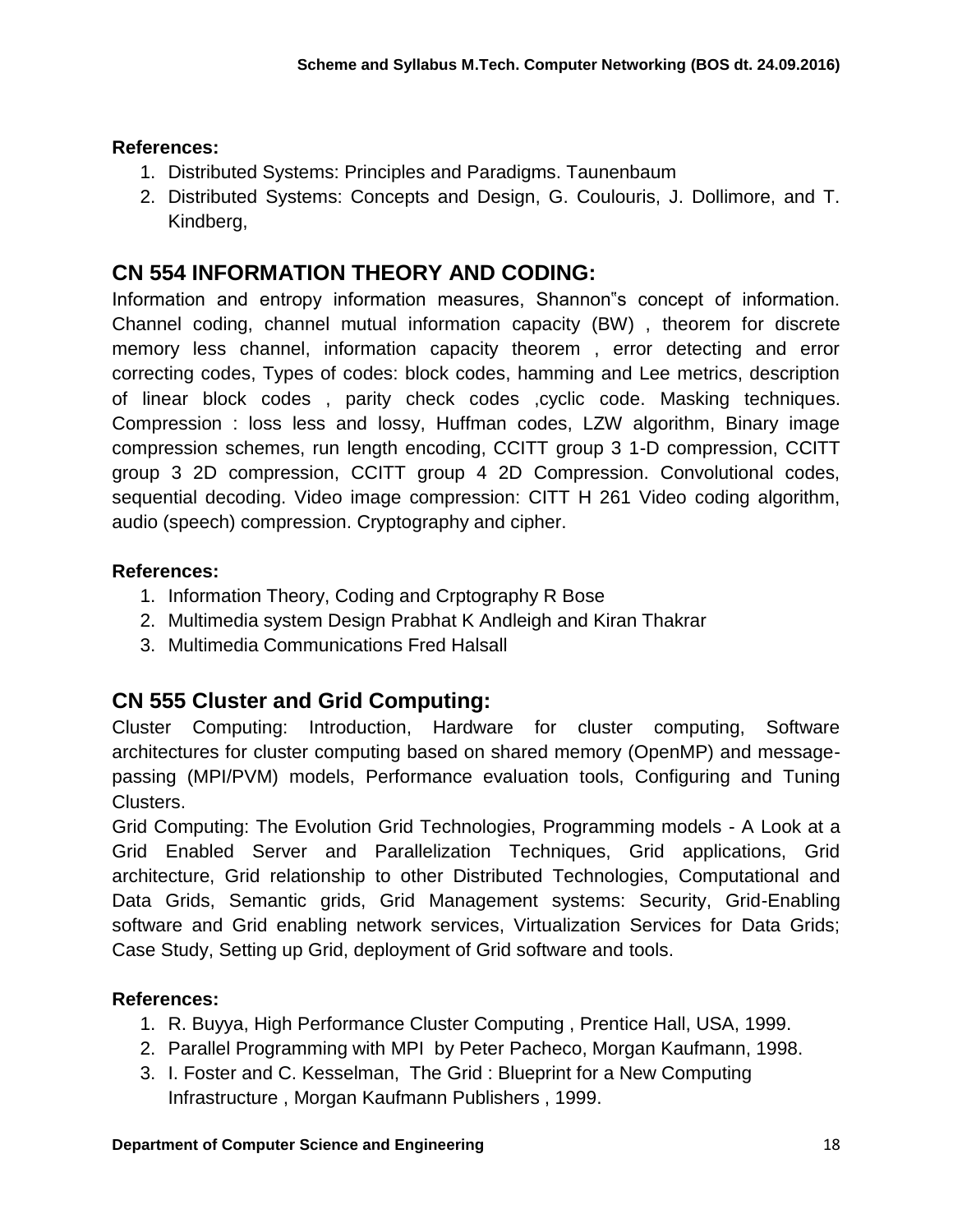## **CNE 561 CLOUD COMPUTING:**

Cloud Computing: Introduction, Working of cloud computing, benefits;

Understanding Cloud Computing: Developing cloud computing services, Discovering cloud services; Cloud Computing for Everyone: Centralizing email communications, Cloud computing for community; Cloud Computing for the Corporation: Managing Schedules, Managing Projects; Using Cloud Services: Collaborating on Calendars, Schedules, and Task Management, Collaborating on Project Management. Outside the Cloud: Other Ways to Collaborate Online: Collaborating via Web-Based Communication Tools, Collaborating via Social Networks and Groupware.

#### **References:**

- 1. Michael Miller, "Cloud Computing", Pearson Education, New Delhi, 2009.
- 2. Implementing and Developing Cloud Computing Applications by DAVID E.Y. SARNA, CRC Press

### **CN 562 DIGITAL IMAGE PROCESSING:**

Introduction to Image Processing Systems, Digital Image Fundamentals:- Image model, Relationship between Pixels, Imaging geometry, Camera model. Image Sensing and Acquisition. Sampling and quantization. Image Enhancement and in spatial Domain: Point processing, Neighbourhood Processing, High pass filtering , High boost filtering, zooming. Image Enhancement based on Histogram medelling. Image Enhacement in frequency domain: 1D& 2D Fourier transform, Low pass frequency domain filter, High pass frequency domain filters, Homomorphics filtering. Image Segmentation:- Detection of discontinuation by point detection, line detection, edge detection. Edge linking and boundary detection:- Local analysis, global by graph, theoretic techniques. Threshholding. Morphology, Representation and description. Discrete image transform. Image Compression. Wavelet transformation.

#### **References:**

- 1. Digital Image Processing Gonzalez & Wood
- 2. Digital Image Processing A.K.Jain
- 3. Image Processing Dhananjay K. Techkedath

### **CN 563 CAD OF DIGITAL SYSTEMS:**

Basic Mathematical Concepts, Introduction to design methodologies, Design automation tools, Algorithmic graph theory and computational complexities, Computational Approaches and methods for combinatorial optimization, Design of digital hardware and HDLs, Introduction to logic circuits, Implementation technologies, Verilog Programming concepts, Gate level modelling , Data flow modelling , Behavioural modelling,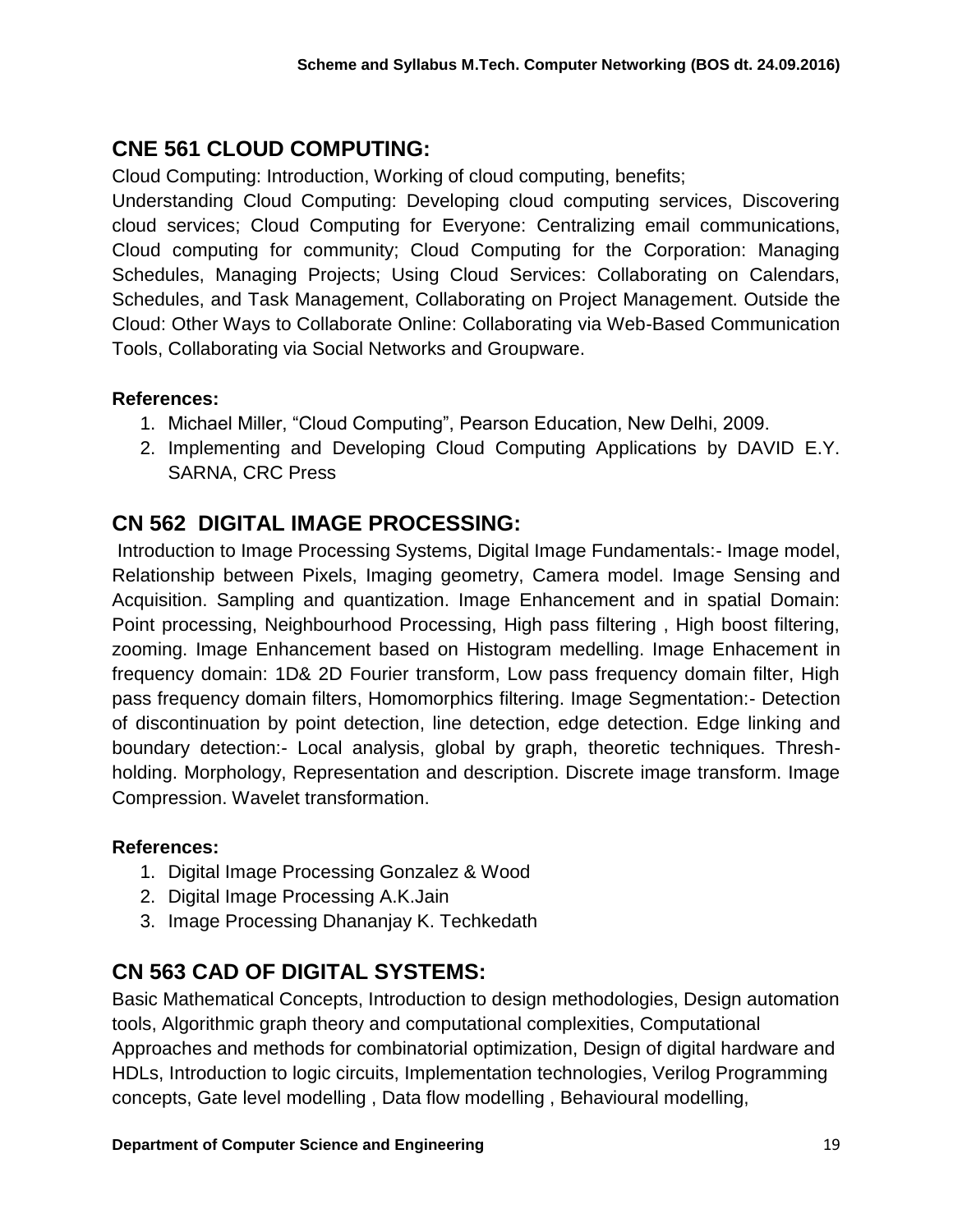Combinational circuit design, Flip- flops, registers, counters and processor, Sequential circuits design, Tasks and functions, Timing and Delays ,Data Structure in VLSI design , Layout, placement and partition, floor planning, routing, Logic Synthesis, Model Optimization, Verification and Testing , Simple Microprocessor Design .

### **References:**

- 1. Algorithm for VLSI Design automation Sabih H. Gerez
- 2. Fundamental of Digital Logic with Verilog Design, Brown & Vranesic
- 3. Verilog HDL Samir Palnitkar
- 4. Digital VLSI Design with Verilog, John Williams

## **CN 564 OBJECT ORIENTED MODELLING, ANALYSIS AND DESIGN:**

Object Orientation, OMT Methodology, Object and Class, Link and Association Generalization, Aggregation Multiple Inheritance, Packages. Object Meta modelling, Metadata and Metamodels, Functional Modelling. Pseudocode, Pseudocode with the Object Navigation Notation, ONN Constructs, combining ONN Constructs. Analysis: Object Model, Data Dictionary, Dynamic Model, Functional Model. System Design: Devising an Architecture, Database Management Paradigm, Object Identity, Policies for Detailed Design Dealing with temporal data. Detailed Design:- Object Model Transformations, Elaborating the Object Model, Elaborating the Functional Model, Evaluating the Quality of a Design Model

#### **References:**

1. Object-Oriented Modeling and Design by Michael Blaha / William Premerlani, Prentice Hall

## **CN 565 TECHNICAL FOUNDATION FOR E-COMMERCE:**

Introduction: Electronic commerce, technology and prospects, forces behind ecommerce, advantages and disadvantages, architectural framework, e-commerce strategy, e-commerce emerging issues and implementation issues, e-commerce law, government policies and agenda.

E-Commerce Infrastructure: Internet and Intranet based e-commerce- Issues, problems and prospects, Network Infrastructure, Network Access Equipments, Broadband telecommunication (ATM, ISDN,FRAME RELAY). Mobile Commerce: Introduction, Wireless Application Protocol, WAP technology, Mobile information device, mobile computing applications , security issues in m-commerce. Electronic Payment System: Overview, electronic payment mechanisms and protocols, SET protocol, payment gateway, certificate, digital tokens, smart card, credit card, magnetic strip card, electronic money, electronic contracts, micro-payments, e-checks, e-cash Credit/Debit card based EPS, e-commerce payments security, online banking. electronic data